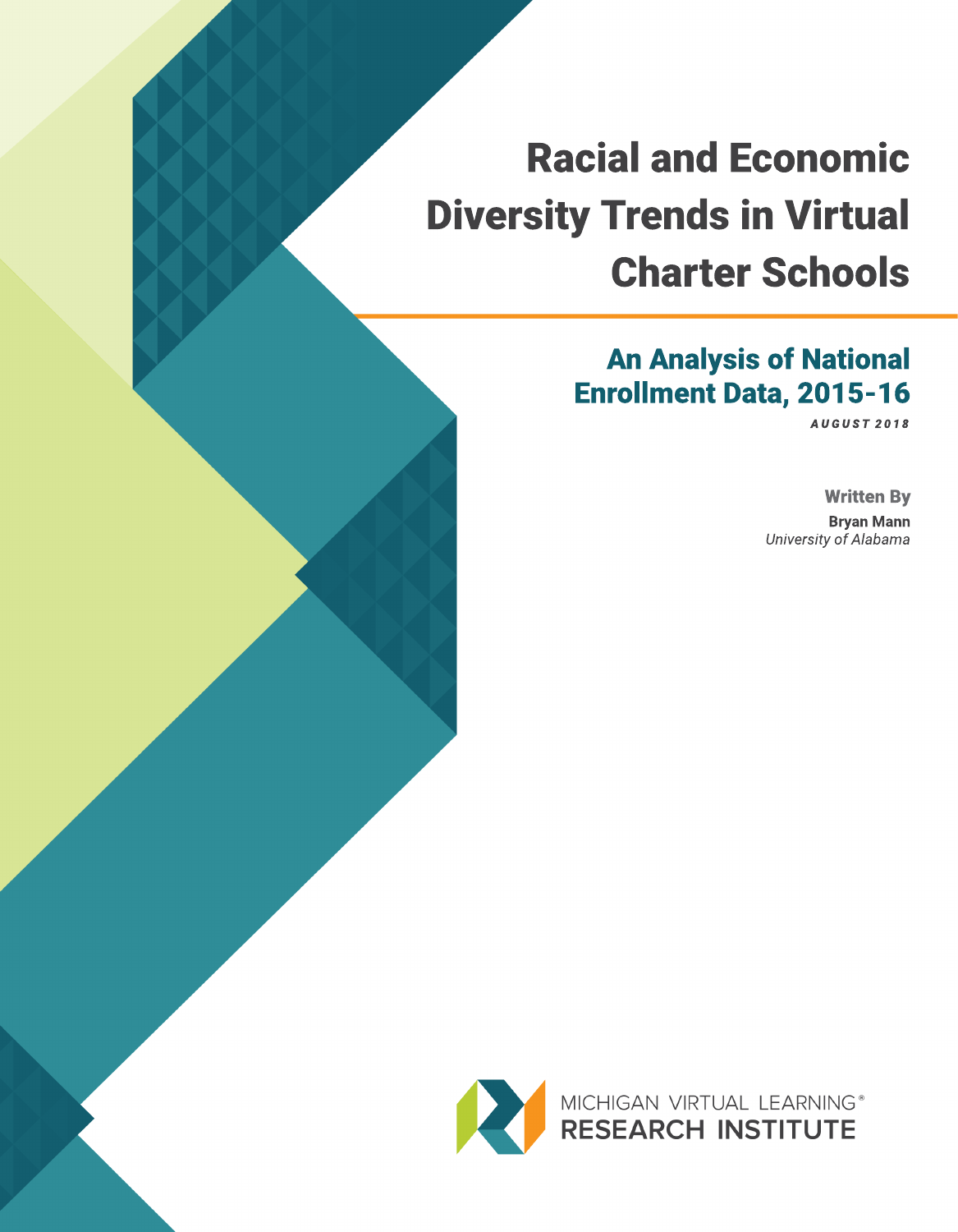# **About Michigan Virtual Learning Research Institute**

In 2012, the Governor and Michigan Legislature passed legislation requiring *Michigan VirtualTM,*  formally *Michigan Virtual University*®, to establish a research center for online learning and innovation. Known as *Michigan Virtual Learning Research Institute*® (*MVLRI*®), this center is a natural extension of the work of *Michigan Virtual*. Established in 1998, *Michigan Virtual's* mission is to advance K-12 digital learning and teaching through research, practice, and partnerships. Toward that end, the core strategies of *MVLRI* are:

- Research Expand the K-12 online and blended learning knowledge base through high quality, high impact research;
- Policy Inform local, state, and national public education policy strategies that reinforce and support online and blended learning opportunities for the K-12 community;
- Innovation Experiment with new technologies and online learning models to foster expanded learning opportunities for K-12 students; and
- Networks Develop human and web-based applications and infrastructures for sharing information and implementing K-12 online and blended learning best practices.

*Michigan Virtual* dedicates a small number of staff members to *MVLRI* projects as well as augments its capacity through a fellows program drawing from state and national experts in K-12 online learning from K-12 schooling, higher education, and private industry. These experts work alongside *Michigan Virtual* staff to provide research, evaluation, and development expertise and support.

Suggested Citation: Mann, B. (2018). *[Racial and economic diversity trends in VCSs: An analysis of national enrollment data, 2015-16](https://mvlri.org/reseach/publications/racial-and-economic-diversity-trends-in-virtual-charter-schools-an-analysis-of-national-enrollment-data-2015-16/)*. Lansing, MI: Michigan Virtual University. Retrieved from https://mvlri.org/reseach/publications/racial-and-economic-diversity-trends-in-virtual-charterschools-an-analysis-of-national-enrollment-data-2015-16/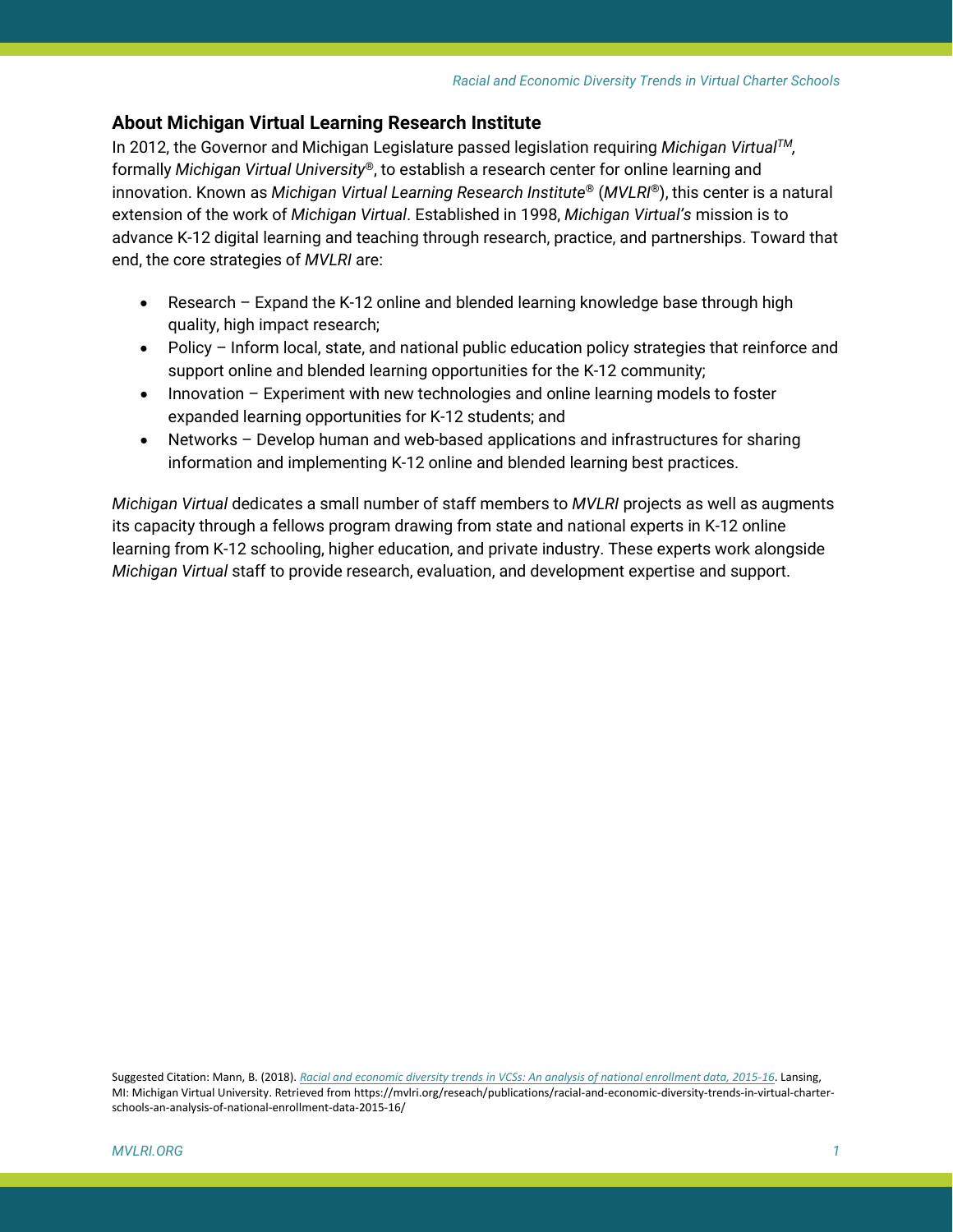# **Abstract**

This study analyzes national and state enrollment data to examine racial and economic diversity in virtual charter schools (VCS). Previous research shows that VCSs enroll higher percentages of white students and lower percentages of economically disadvantaged students compared to national averages. The study presented here combines descriptive data with the Exposure Index strategy used in school segregation and diversity research. The purpose is to analyze the consistency of previous findings across and within states. The findings here reiterate that, in general, more white students attend VCSs, and the virtual charter sector has proportionally more economically advantaged students compared to other types of schools. However, despite enrollment distributions typically showing that VCSs are not diverse, patterns vary across states.

# **Executive Summary**

This research asks two main questions: Are VCSs more or less racially and economically diverse than other schools in their states? Do virtual charter diversity patterns differ across state contexts? If so, how?

The findings suggest that, on average, VCSs have higher percentages of white students than other traditional public and charter schools in their states and are less likely to be identified with Title 1 (low-income) status. Additionally, there is slightly more white isolation in VCSs than in other schools, meaning that white students attend schools with high percentages of white students. However, there are differences across states because diversity patterns are not consistent. In a couple of states, VCSs have more diverse enrollments than the other schools in their state, while in other states they have less. The same is true of Title 1 funding and economic disadvantage. Overall, while there are different patterns across states, enrollment distributions show VCSs are not typically diverse.

Past research conducted in brick and mortar schools suggests that diverse school environments are academically beneficial for white students and students of color (Mickelson & Nkomo, 2012; Wells & Crain, 1994). Research needs to continue to investigate the extent of these benefits in online settings, but it will be impossible to create beneficially diverse environments without diverse student bodies. This means policymakers and virtual school leaders should consider the following:

- Understand the demographics of VCSs in their own state context and determine how and why these enrollment patterns have developed.
- Once an understanding of enrollment patterns is established, determine if the process of enrollment is equitable based on how and why students enrolled in particular programs.
- Continue to understand the academic experience of all students in VCSs, and determine if these experiences are academically beneficial. If experiences are not academically beneficial, develop a strategy to ensure VCSs strive to be open, diverse, and academically successful environments.
- Explore reasons why students enroll in VCSs. If push factors (the motivation for enrolling relates to problems in existing traditional environments) drive processes over pull factors (great online schools), amend circumstances so that students do not feel the only exit strategy is a VCS.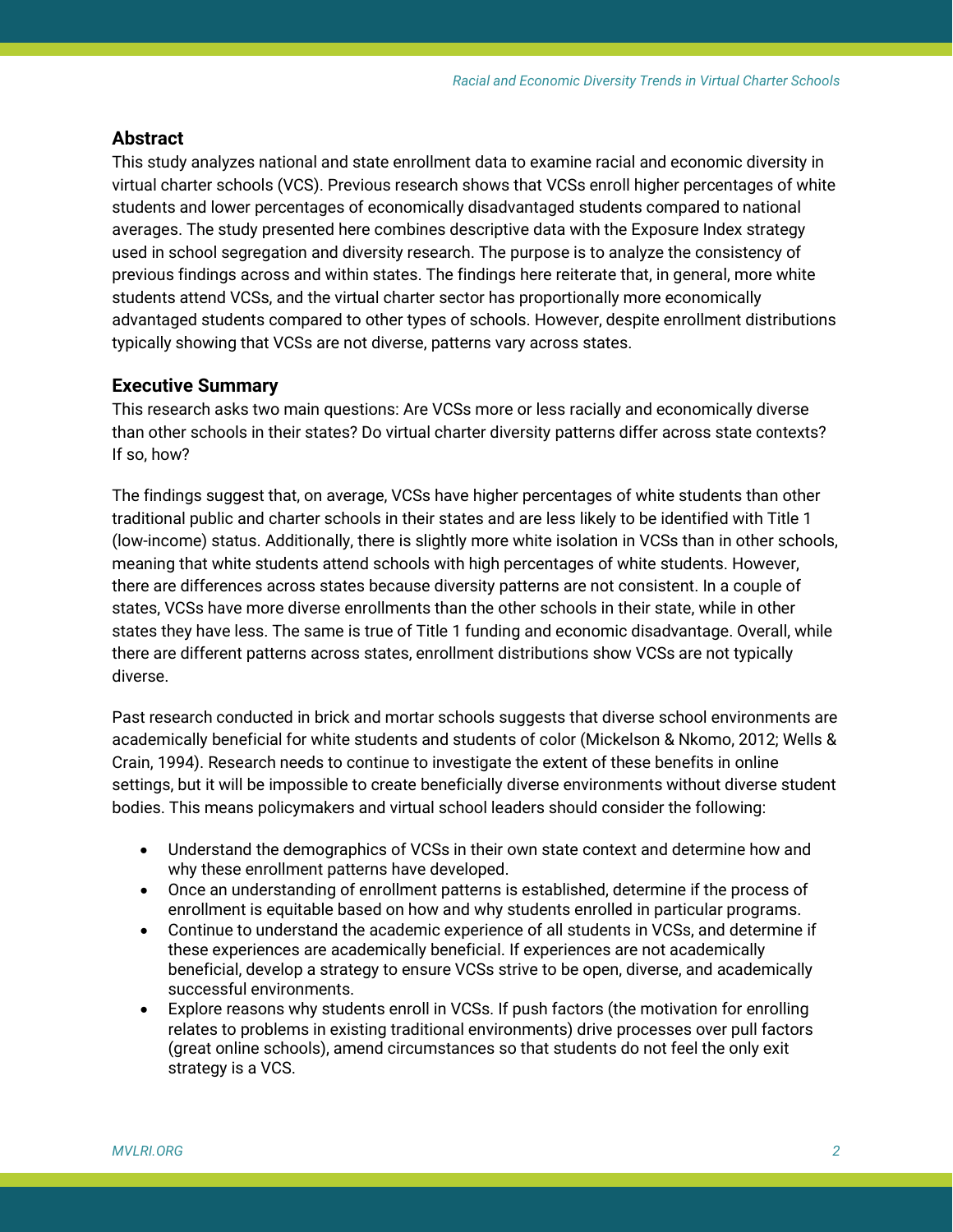## **Introduction**

VCSs are the online version of charter schools, meaning they enroll students in a full-time online environment while falling under the charter school governance structure. These schools have grown from non-existence in the early 1990s to educating more than 200,000 students across 26 states (Evergreen Education Group, 2014). The support for VCSs from the highest educational official in the United States, Department of Education Secretary DeVos, signals VCSs are poised to enroll a greater share of students nationwide; however, information and research on VCSs is in early stages. Knowledge about VCSs needs to develop as enrollments increase.

Scholarship has begun to focus on the student population of VCSs including issues of equitable enrollments. This is mainly because VCS students have struggled with academic performance yet enrollments continue to increase (e.g., CREDO, 2015). The purpose of this study is to understand how students sort into VCSs within and across the United States. The goal is to examine racial and economic diversity in VCSs to see if they reflect the segregated and non-diverse enrollment patterns in traditional public and brick and mortar charter schools (Frankenberg, Siegel-Hawley, & Wang, 2010; Kotok, Frankenberg, Schafft, Mann, & Fuller, 2017).

It is valuable for researchers, policymakers, and VCS leaders to understand diversity in VCSs for two primary reasons. The first reason is that this knowledge allows for a more complex understanding of VCS enrollment patterns. The second is that since VCSs have fewer geographic boundary restrictions than brick-and-mortar schools, there exists an opportunity for VCSs to draw from more diverse pools of students. This opportunity increases the potential for more diverse enrollment distributions. Understanding diversity patterns amidst these opportunities adds to conversations on diversity and segregation in schools in general, as much of the previous work focuses on the role of geography in shaping enrollment. To consider these topics, this study answers the following questions:

- 1. Are VCSs more or less racially and economically diverse than other schools in their states?
- 2. Do virtual charter diversity patterns differ across states? If so, how?

# **Diversity in Charter and Traditional Public Schools**

VCSs operate within a school choice policy framework because students actively choose to enroll in them. This enrollment process is different from traditional public schools that enroll students using localized school district boundaries. While traditional public schools remain segregated with homogenous populations, despite the U.S. Supreme Court eliminating *de jure* segregation (Orfield, Ee, Frankenberg, & Siegel-Hawley, 2016), school choice policies hypothetically can diversify student bodies because they hypothetically eliminate traditional boundaries of exclusion (Orfield & Frankenberg, 2013).

Despite the possibility for greater diversity in charter schools, segregation persists and charter schools often are less diverse than traditional public schools (Frankenberg, Siegel-Hawley, & Wang, 2010), though this may differ depending on location (Ritter, 2017). Intuitively, it seems geography and housing contribute to the lack of diversity in charter schools because charter schools often are located in urban environments with high levels of minority students. However, even when students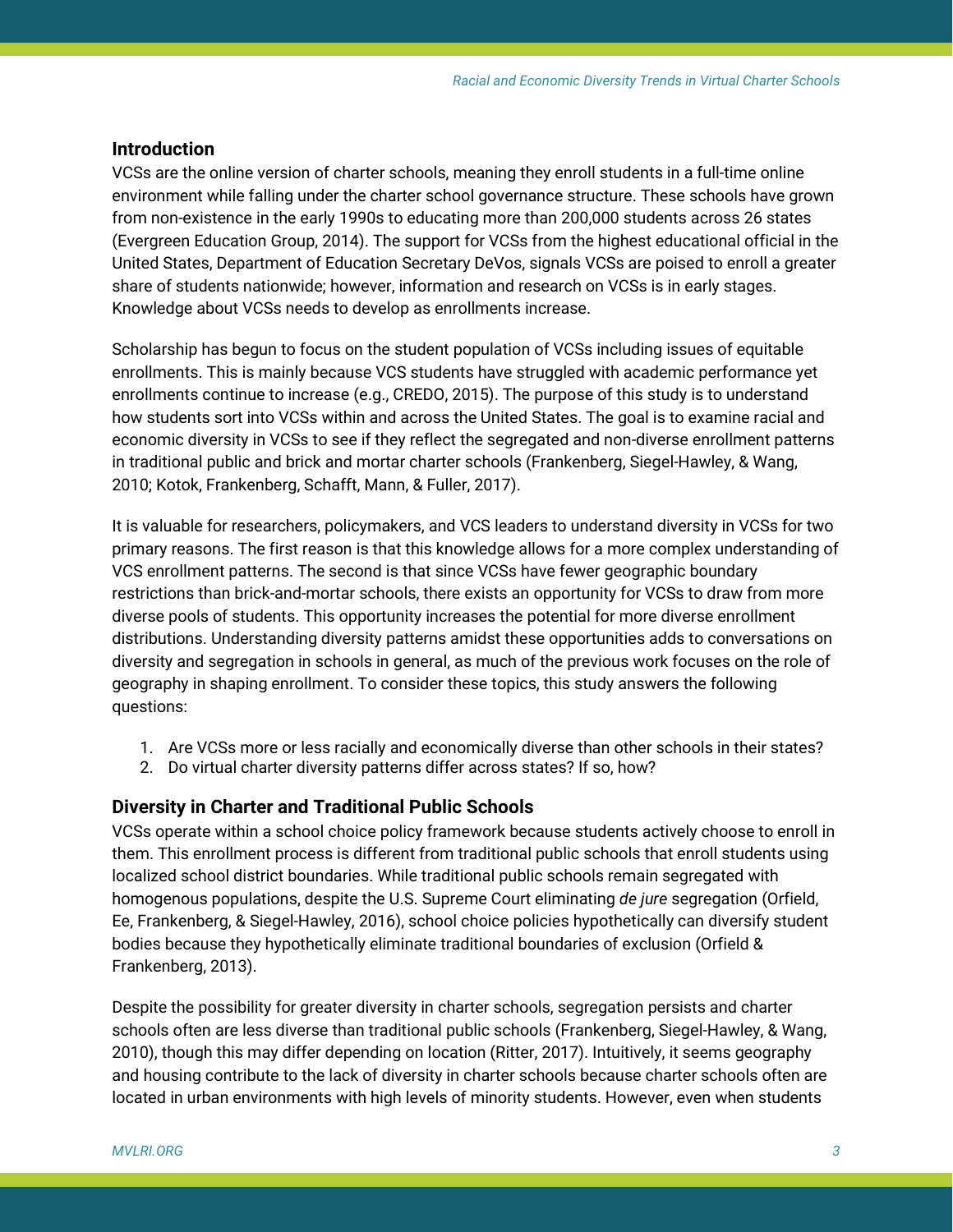have opportunities to diversify charter schools, they tend to enroll in racially homogenous schools (Kotok, Frankenberg, Schafft, Mann, & Fuller, 2017; Stein, 2015).

There are several reasons that describe the behaviors that lead to parents making choices that perpetuate a lack of diversity in charter schools. Parents within school choice environments make choices that reflect a multifaceted array of decisionmaking logics. Causes of non-diverse choices range from differing perceptions of school quality and performance to segregated social networks, alternate expectations of schooling goals, and explicit or implicit racism (Berends & Zottola, 2009; Bell, 2009; Holme, 2002; Marsh, Carr-Chellman, & Sockman, 2009; Billingham & Hunt, 2016).

VCSs have the potential to become more diverse because state policies tend to remove residential and school district boundary limitations (though choices are restricted by state boundaries). Therefore, parents do not have to travel to these schools, and students log into their VCS from a distance. However, choosers still may reflect different reasons for choosing the schools they do, though research has not explored specific patterns.

# **VCS Enrollments**

Enrollments into VCSs have increased during the last decade. As of 2013-14, VCSs enrolled about 200,000 students across 26 states (Evergreen Education Group, 2014). VCSs tend to serve niche populations of students with goals relating to learning remotely from a distance (Ahn, 2011). While the population of VCS students grows, research relating to operations and outcomes of VCSs has been largely critical of the schools. These critiques include a lack of financial oversight and concerns about operations (DeJarnatt, 2013; Hasler Waters, Barbour, & Menchaca, 2014).

Research on performance outcomes shows that VCSs tend to perform lower than traditional schools on several academic achievement measures. These include lower performance on Adequate Yearly Progress scores and graduation rates (Molner et al., 2013). Additionally, student-level studies show lower rates of learning growth overall. For example, the Center for Research on Education Outcomes (CREDO) shows that growth on achievement tests in VCSs has been lower compared to traditional public school students; this finding is consistent across state contexts (CREDO, 2015). Research on VCSs in specific states mirrors these findings (Ahn & McEachin, 2017).

The growth of VCSs alongside knowledge of low-performance has led to research on enrollment, including patterns of virtual charter and other K-12 virtual schools both nationally and at single-state locations (e.g., Molnar et al., 2017; Barbour, Miron, & Huerta, 2017). This research shows, on average, students in K-12 virtual non-charter and VCSs are more likely to be white compared to national demographics and less likely to be eligible for free and reduced price lunch, although findings differ across state contexts (Ahn, & McEachin, 2017; Mann, Kotok, Frankenerg, Fuller, & Schafft, 2016). The discrepancies in these findings have prompted two arguments. The first argues that VCSs recruit and marginalize low-income and minority students (Rooks, 2017, Ch. 5), while the second argues VCSs educate more white and higher income students than traditional schools (Miron & Gulosino, 2016).

This study continues to explore enrollment patterns because research on traditional school environments shows segregated minority schools are academically harmful to students (e.g., Linn &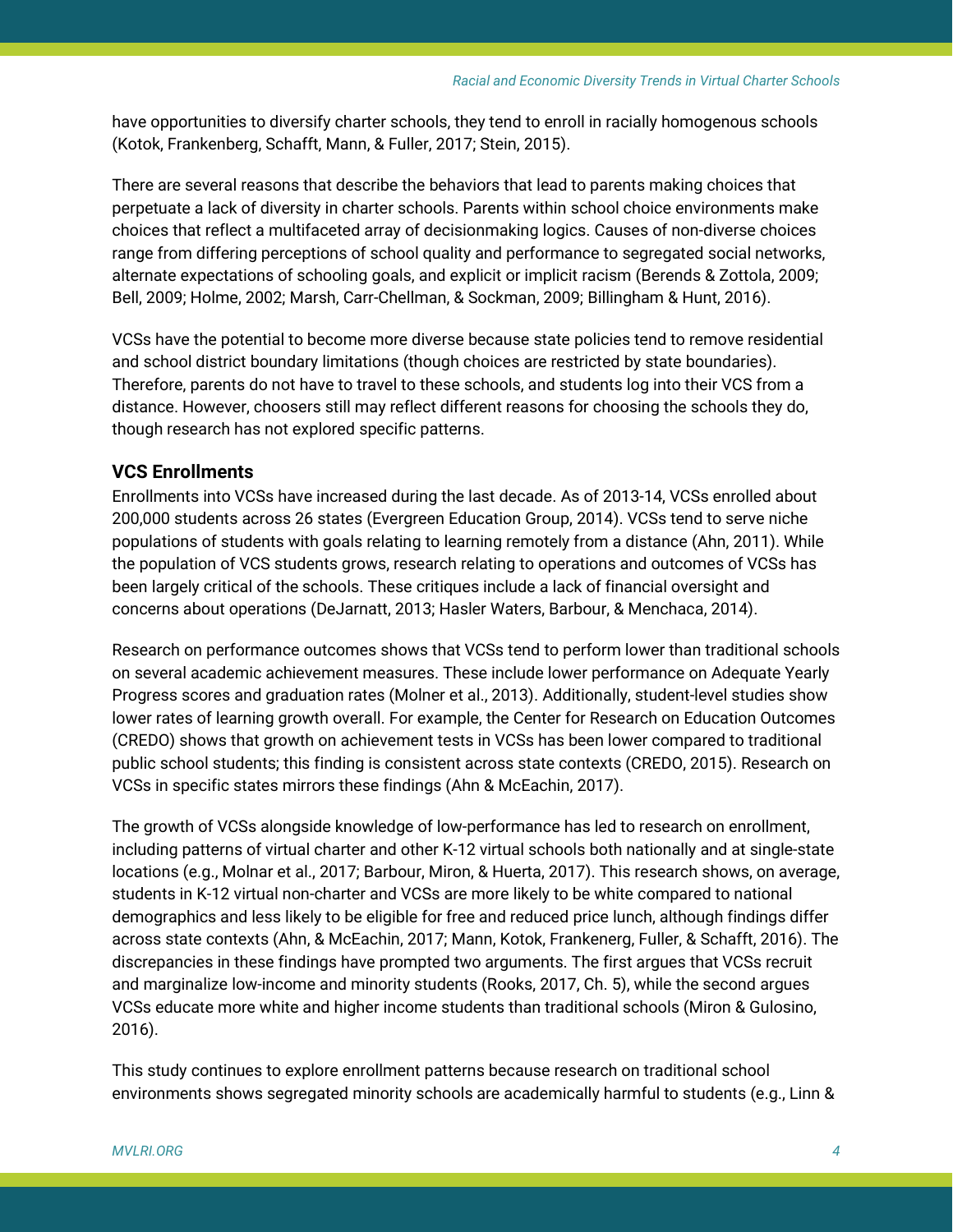Welner, 2007). Diverse schools provide academic and social benefit to both white students and students of color (Mickelson & Nkomo, 2012; Wells & Crain, 1994). While scholars and policymakers have yet to have a robust conversation about diversity and its benefits in online spaces and schools, the research presented here begins this conversation by examining the extent of diverse enrollments in one form of K-12 online schooling.

While student-to-student interactions in virtual settings are less frequent in full-time online schools than traditional schools, there are still social interactions that occur in discussion forums, group projects, and other assessment activities (e.g., DiPietro, 2010). Since VCSs enroll students from a wide span of geographic locations, they have the potential to serve a more diverse set of students than geographically bound public, private, and charter schools. If this opportunity for diversity reflects enrollment patterns, there is potential to expand the scope of diverse student interactions, albeit in a virtual space. Though before online school leaders can develop strategies to enhance diverse interactions in these spaces, the schools need to achieve diverse populations.

# **Methods**

The data for this study come from the National Center for Education Statistics' Common Core of Data (CCD) and reflect enrollments from the 2015-16 school year as counted by the federal government. The dataset includes an option to identify if a given school is virtual or not virtual and whether or not a school is governed under a charter. Using this dataset, the researcher identified those schools as both charter and virtual, which yielded a result of 220 schools, all of which had racial demographic categories, but only 176 (80%) of which reported free and reduced lunch (FRL) eligibility and 201 (91.36%) reported Title 1 status. The VCSs in the dataset operate across 20 states. This sample is less than the number of actual states with VCSs (26) because states without appropriate data in the NCES dataset for 2015-16 were excluded.

As a point of comparison, the researcher used the same CCD data to create a dataset of all other traditional public and charter schools in the 20 states. The same research strategies in the VCSs database were used with these schools in order to identify if VCS patterns reflected patterns in other schools. The traditional public and charter school dataset included 46,678 schools. All schools reported racial demographics, while 45,438 (97.33%) reported FRL and 46,007 (98.99%) reported Title 1 status. Again, missing data were excluded from the comparison and analysis.

Using these data, the researcher examined the extent to which VCSs reflected the demographics of each state along the lines of racial demographics and Title 1 status. The racial demographics used were white, black, and Hispanic because they represent the largest demographic groups nationwide (Orfield, Ee, Frankenberg, & Siegel-Hawley, 2016). The first step in comparing the virtual charter sector to student demographics in the other schools was to explore descriptively how VCS enrollments aligned with the traditional public and charter schools. Then, two indices used in segregation and diversity studies were used to understand the extent to which the average student experience in VCS compared to the average student experience in the other schools. The indices used were the Isolation and Interaction Indices (together the Exposure Index, Iceland & Weinberg, 2002).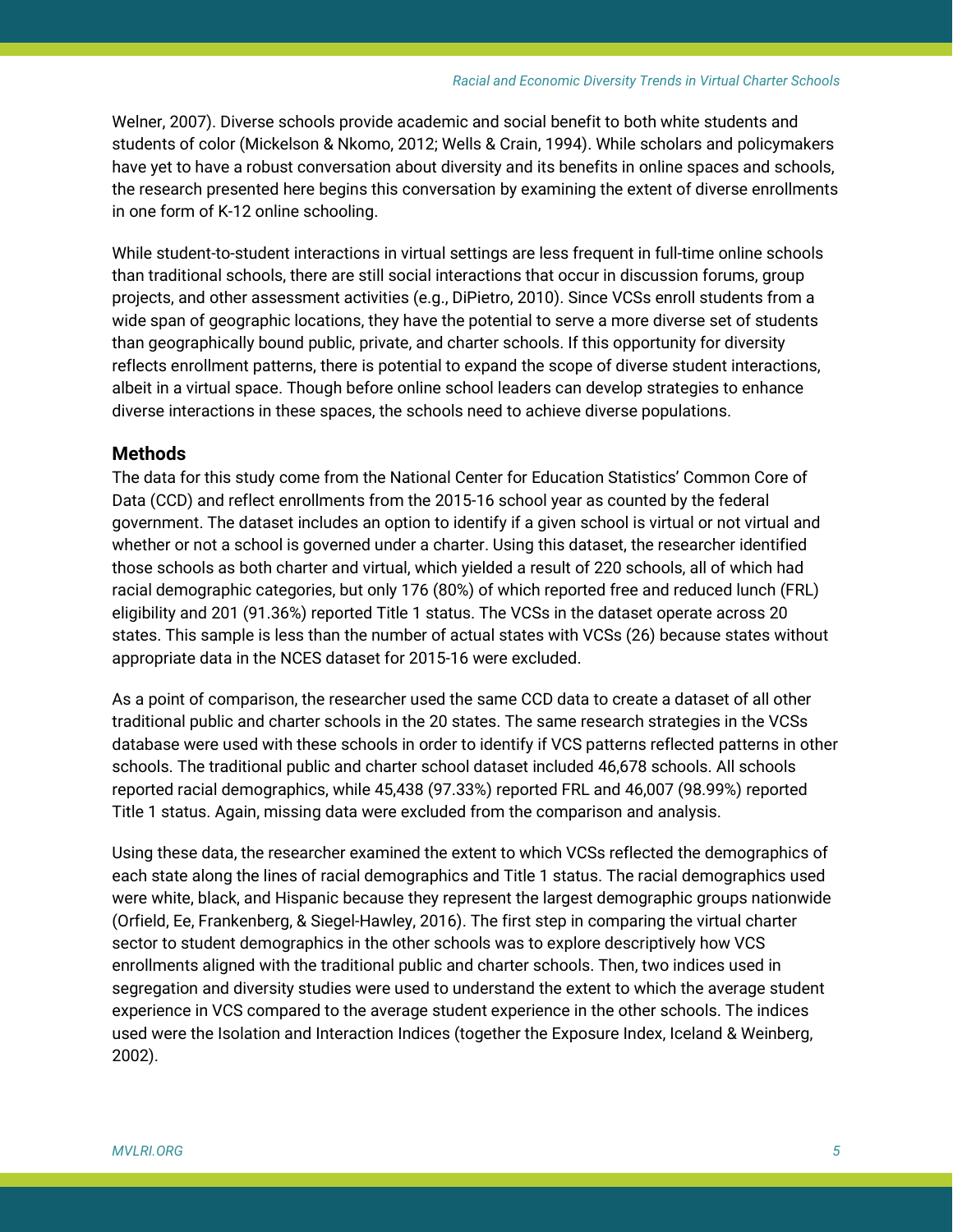# **Descriptive Comparisons**

The descriptive demographic comparisons of this study include three main components. The first is an overview of the total and proportional enrollment of K-12 VCSs in each state. For this enrollment overview, the researcher identified and mapped, using ArcGIS software, the number of students enrolled in VCSs. Then, the researcher divided the number of K-12 virtual charter students by the number of total K-12 traditional public and charter school students in each state to determine the percentage of statewide students who enrolled in VCS in the 2015-16 school year. The second descriptive component was used to determine the number of white, black, and Hispanic students in VCSs and compare them to the demographics of other public and charter schools. This comparison was conducted at the national and state levels. The third descriptive component was to determine the number of VCSs reporting Title 1 status and compare them to the number of other schools reporting Title 1 status, again nationally and state-by-state.

The justification for using Title 1 rests on data constraints. One noteworthy and limiting feature of the federal data used here is that there are unreliable measures of determining student economic status within schools. One commonly used measure is FRL; but since VCSs tend not to be placebased, there seems little incentive for families to fill out FRL forms and provide them to virtual school administrators. Thus, there was wide-variation of FRL status across the dataset, making this indicator not reliable for use in this study. Title 1 status relies on the U.S. Census definition of lowincome to determine if schools receive this designation. If more than 40% of a school is low-income according to census definitions, then the school receives a Title 1 designation.

Ideally, the study would include student-level economic diversity alongside racial diversity, but the unreliability of FRL data did not allow for this type of investigation. Thus, the reason for using Title 1 status in this comparison is that other measures of economic status were simply unreliable in the data reporting<sup>[1](#page-6-0)</sup>. This means that due to the issues with FRL and possible advantages of using Title 1 status instead, this study examines the student-level racial diversity metrics and school-level differences in Title 1 funding status. Therefore, economic differences are reported in descriptive sections, but not included in the Exposure Index described below because the indices rely on student-level percentages.

# **Exposure Index: Isolation and Interaction**

The Exposure Index is a combination of the Isolation and Interaction Indices (Massey & Denton, 1988, p. 287-288). This index helps to understand the extent to which students are in schools with other students of the same race or different race. Higher isolation means students are less likely to have interactions with students of different races. Higher interaction means students are more likely to have diverse interactions. Isolation and interaction may reflect other demographic trends such as state population. For example, students in overwhelmingly majority white states may more likely be in white isolated schools because their schools could match the demographics of their state. Therefore, these indices were considered at both the national and state levels. If they differ from the

l

<span id="page-6-0"></span> $<sup>1</sup>$  In an effort to ensure robustness, the researcher also investigated FRL questions for sake of comparison, and the</sup> patterns were consistent with findings in the Title 1 portion of the study.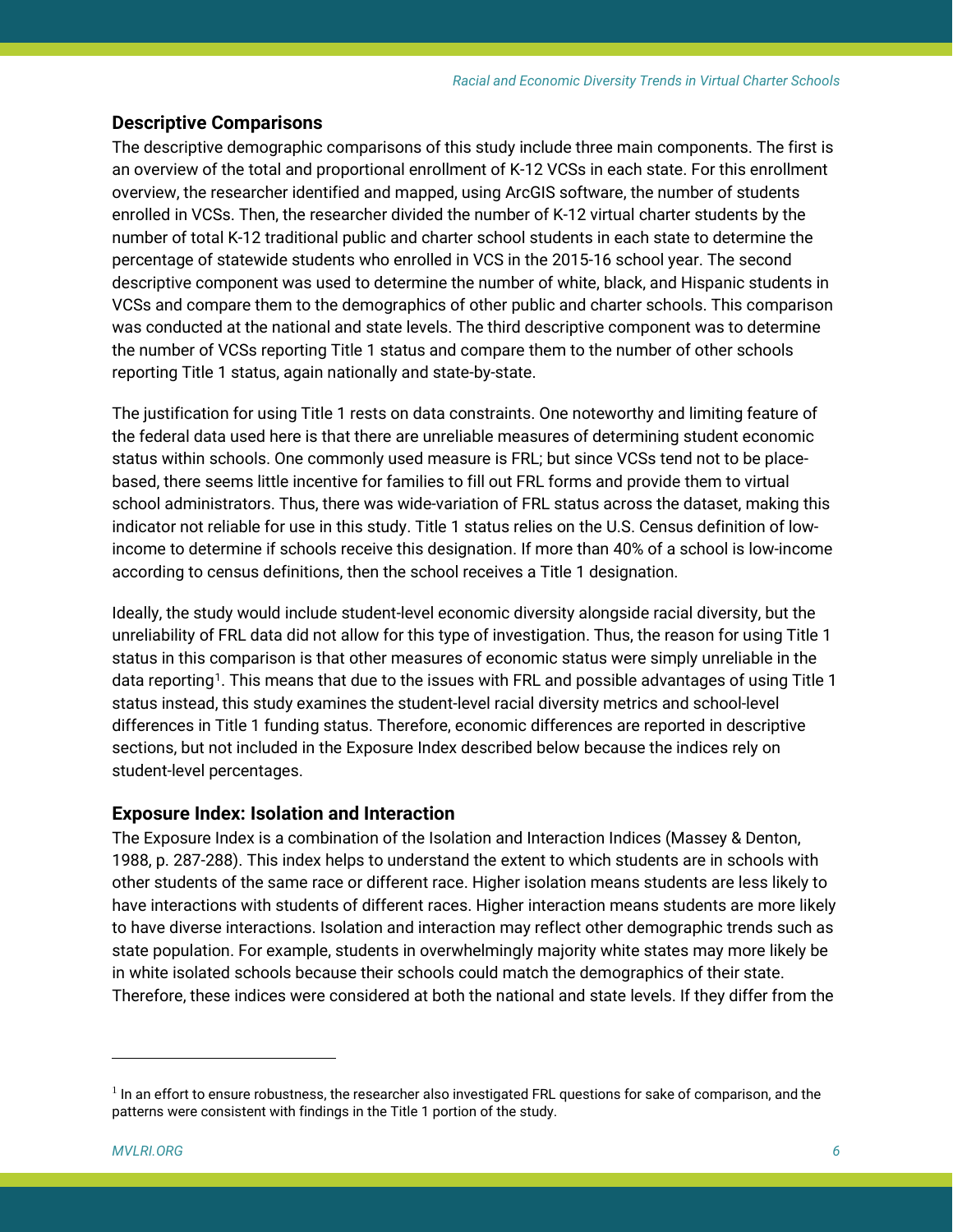statewide population, it indicates schools within a state have inconsistent VCS demographic distributions that do not reflect state composition.

Isolation is interpreted as the percent of the same demographic group encountered by the average student of that demographic group. Interaction is interpreted as the percent of a different demographic group encountered by the average student of another demographic group. For example, a black Isolation Index of 0.99 would mean that the average black student goes to school with 99% black students. A black-white Interaction Index of 0.67 would mean that the average black student goes to school with 67% white students. These indices were created for both the dataset of VCS and the dataset of other schools. This allowed for a comparison of trends.

The following Isolation Index equation was used for the aggregate set of states and within individual states to determine the extent of racial isolation for each racial demographic:

$$
Isolation = \sum_{i=1}^{n} (\frac{x_i}{X_T})(\frac{x_i}{t_i})
$$

Where *n* is the number of schools; *x*<sup>i</sup> is the population of a given demographic (e.g., white) in a school in school *i*;  $t_i$  is the total population in school *i*; and  $X_t$  is the total population of a demographic (e.g., white) of the larger sector/grouping of schools (either all schools in the state or all in the nation for this study).

The following Interaction Index equation was used for the aggregate set of states and within individual states to determine the extent of racial interaction for each demographic:

$$
Interaction = \sum_{i=1}^{n} (\frac{x_i}{X_T})(\frac{y_i}{t_i})
$$

Where *n* is the number of schools;  $x_i$  is the population of a given demographic in school *i*;  $t_i$  is the total population in school *i*; *y* <sup>i</sup> is the comparison demographic group in school *i* (e.g. black or Hispanic if  $x_i$  is white); and  $X_T$  is the total population of a demographic (e.g. white) of the larger sector/grouping of schools (either all schools in the state or all in the nation for this study).

When presented alongside each other, the Isolation and Interaction Indices form the Exposure Index, which essentially means presenting the indices together to show the average demographics that a student of a given race experiences. So, for example, the presentation would include the following for a white student: White isolation, Black Interaction, Hispanic Interaction. The numbers hypothetically could be 0.80, 0.15, 0.05. This would mean the average white student is in school with 80% white students, 15% black students, and 5% Hispanic students.

One way to interpret the meaning of these numbers in relationship to diversity is to consider a benchmark for a critical mass of students needed to be in a school in order to classify the school as diverse (Jacobsen, Frankenberg, Winchell Lenhoff, 2012). The critical mass number identified in this previous work is 10% of multiple demographic groups attending a school for the school to be considered diverse (pg. 825). So, for example, in this study, a diverse environment may at a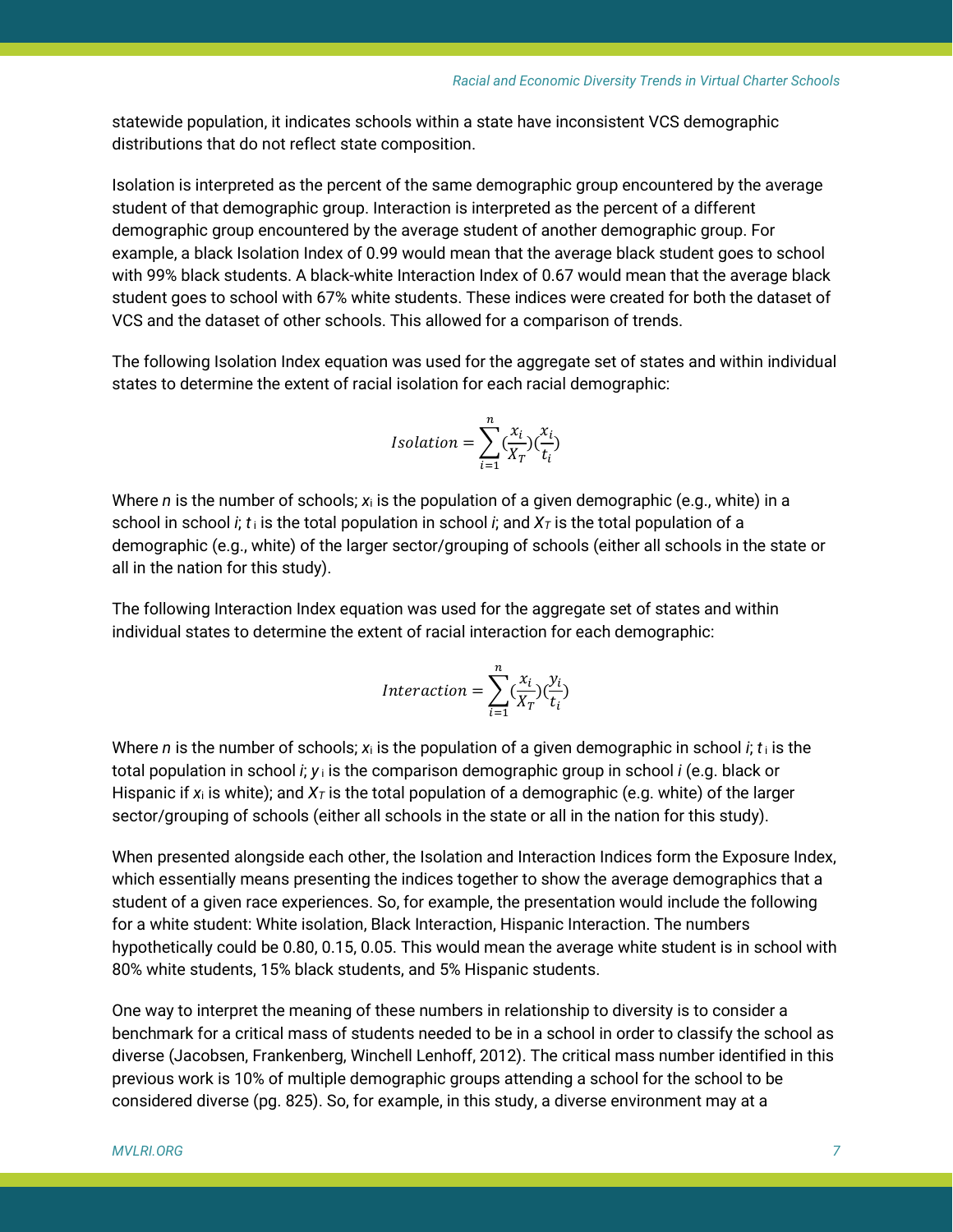minimum include 80% white students, 10% black students, and 10% Hispanic students. It is critical to note that these thresholds are open for interpretation. For example, one could argue a diverse environment should reflect a 70, 15, 15 breakdown, or perhaps a 75-25. The 10% threshold is a useful guiding reference, and the numbers here are presented in full so the audience can make their own deductions about the levels of diversity in these schools and if they are appropriate.

Beyond these interpretations, since VCSs are statewide programs, it is essential to consider the statewide demographics in understanding a given Exposure Index for a state. For example, a state with 90% white students may have white students experiencing 90% isolation in their VCS sector. This form of 90% isolation would have different meaning than a state with 60% white students overall with a white isolation of 90% in VCSs. In the first case, the VCS reflects a greater level of white isolation because the state has mostly white students. In the second case, the high white isolation means white students are clustering in VCSs beyond what one would expect solely based on state averages.

For the next analysis in this report, since white students are by far the largest demographic group in these datasets, the white Isolation Index for virtual charter students is compared to the white Isolation Index for students in other public and charter schools in the state. This is presented on a bar graph to show how the Index differs within each state. It allows us to understand the difference between VCS racial diversity and racial diversity in other schools in each state.

Then, the report plots each state on a graph that shows both Title 1 differences and white Isolation Index differences. The purpose of this plot is to examine how consistent (or not) VCS sectors are in representing the patterns of other schools in their state. This allows for a general classification for each state in terms of how racially diverse and economically advantaged VCSs are compared to the other schools in its state.

# **Five State Comparisons**

The final portion of this report shows five states with different enrollment diversity and economic advantage trends and delves into their numbers to explain each. The purpose of this exercise is to provide the audience a deeper understanding of how to think about the data presented here. The five states were selected because they span the range of findings as depicted in the White Isolation/Title 1 plots on the bar graph.

# **Findings**

**Virtual Charter Enrollment: National Overview**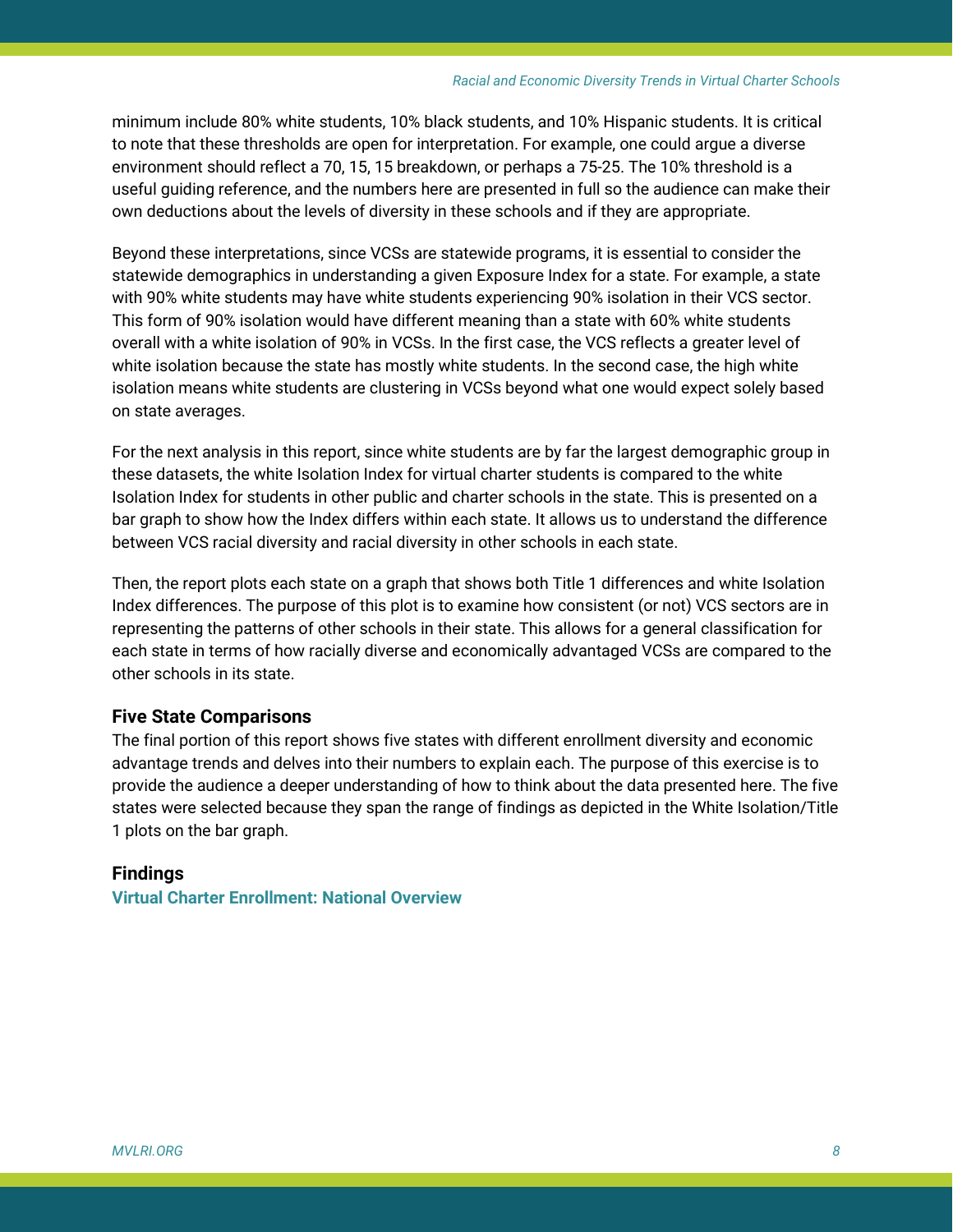**Figure 1: Virtual Charter Enrollment by State, Total and Percent of Statewide Students, 2015-16**



*Note: The top map shades total enrollment. The bottom map shades the percent of statewide traditional public and charter school student population enrolled in VCS.*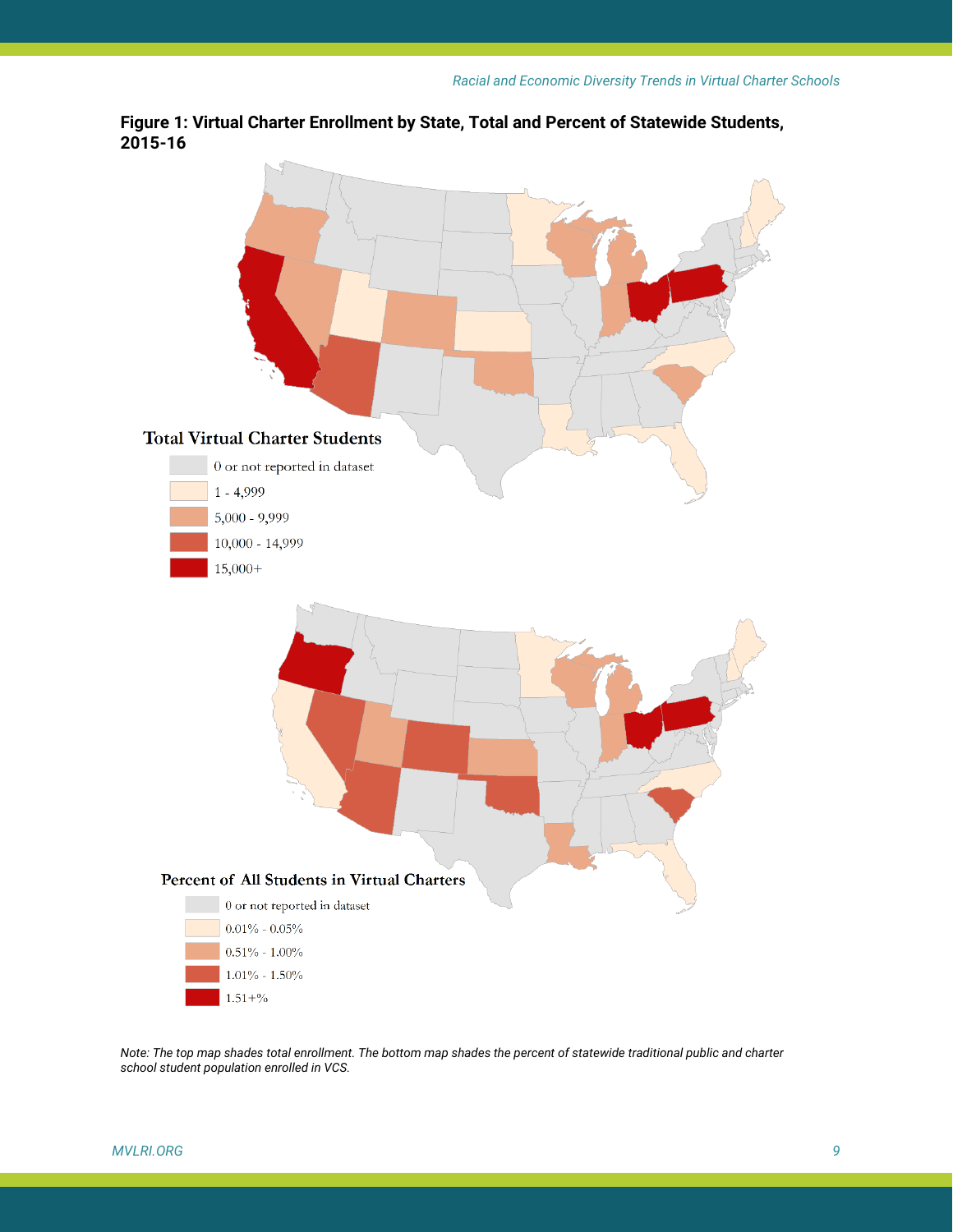Enrollment in VCSs is not evenly distributed across the United States. As shown in Figure 1, there are a few states, namely Pennsylvania and Ohio, with both the largest total number of students and the highest percent of statewide student population enrolled in VCSs. California also has high levels of enrollment (the third highest), but this is due to the state having a high level of student enrollment overall.

Figure 1 also shows that the majority of states with VCSs (13) had less than 1% of their total student population enrolled in VCSs, while only three – Pennsylvania, Ohio, and Oregon – had more than 1.5% of their student population enrolled in VCSs. Regarding total size, eight states had less than 5,000 total students, eight states had between 5,001 and 10,000 students, and four states had more than 10,000. These four are Pennsylvania, Ohio, California, and Arizona.

#### *Sector Comparisons on Race*

#### *VCSs Have Higher Percentages of White Students*

In terms of national trends, in general the VCS sector has a higher percentage of white students compared to other traditional public and charter schools (66.02% compared to 49.11% as shown in Figure 2). The VCSs have 11.20% black students, while 13.61% of the students in other schools are black. The VCSs have 13.91% Hispanic students, while 26.93% of the students in other schools are Hispanic. These findings, which examine only the states with virtual charter students, reinforce findings that have compared the virtual charter sector to all students nationally (Molnar et al., 2017). These findings again suggest that VCSs enroll higher percentages of white students than other schools.

However, while there are higher percentages of white students in VCSs overall, there are differences by state. As shown in Figure 2, 19 of the 20 states had higher percentages of white students in VCSs, but the size of the difference varied across states. For example, states like Pennsylvania and Michigan had demographics in VCSs that nearly aligned with the demographics in other schools, while states like Arizona and South Carolina had substantially higher percentages of white students.

#### *Sector Comparisons on Title 1 Schools*

## *Fewer Title 1 Schools*

In general, as shown in Figure 3, there are lower percentages of VCSs receiving Title 1 funding than other traditional public and charter schools. However, as seen with the racial demographics, there is variation across states. There are seven states with substantially higher percentages of VCSs receiving Title 1 funding than other schools in the state. These include the two largest VCS sectors: Ohio and Pennsylvania. This suggest that while previous studies have shown that nationally VCSs tend to be more economically advantaged, this finding is not consistent from state to state.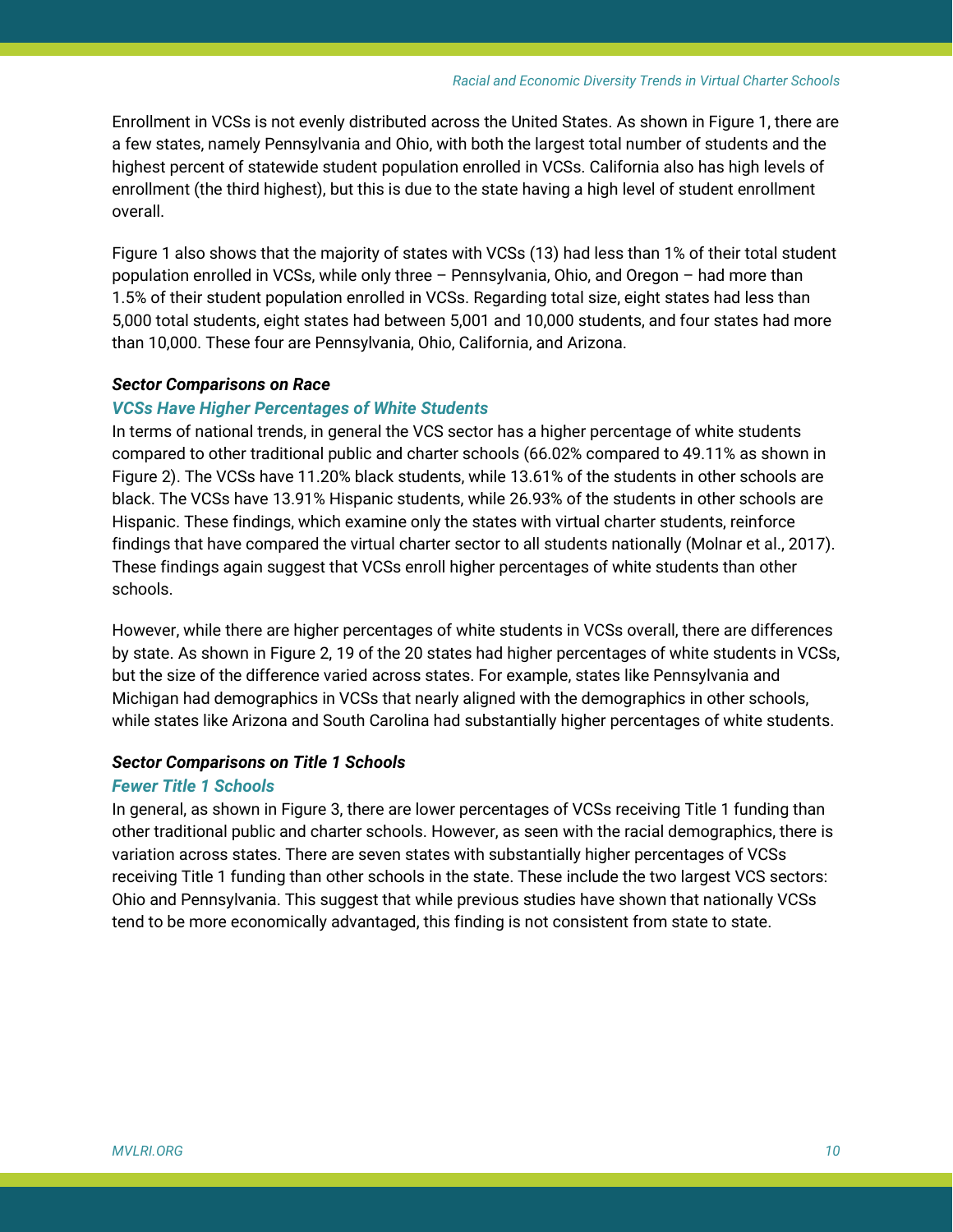

# **Figure 2: VCS Percent White Students Compared to all Other Schools, 2015-16**

**Percent White Students in Virtual Charters** 

■ Percent White Students in All Other Public and Charter Schools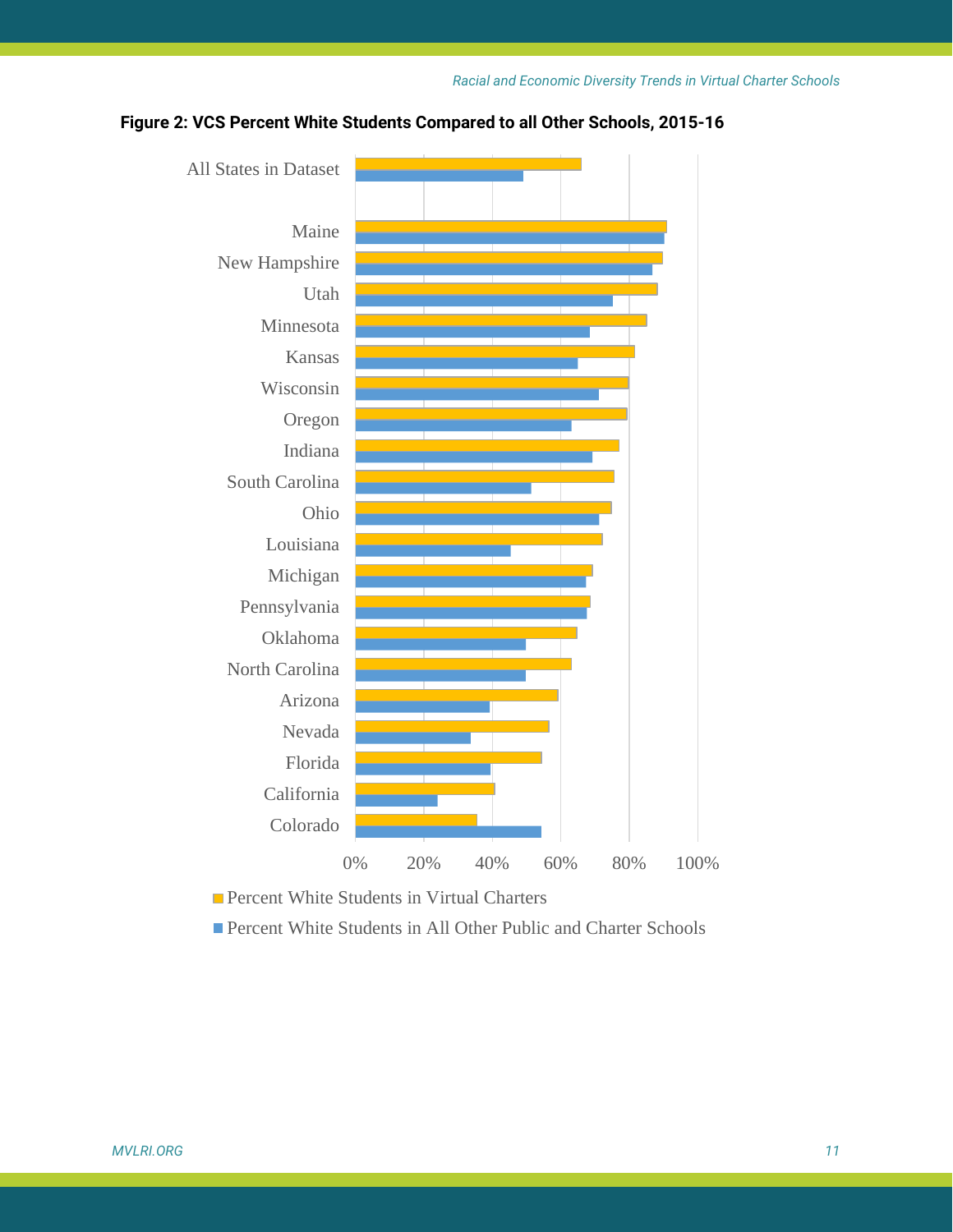

#### **Figure 3: Virtual Title 1 Compared to all Other Schools, 2015-16**

**Percent of Virtual Charters Receiving Title 1** 

■ Percent of All Other Public and Charter Schools Receiving Title 1

*Note: As shown, six states did not have any VCS reporting as Title 1 eligible. It is unclear if this is due to the schools being economically advantaged or if they did not meet Title 1 eligibility requirements.* 

# **The National Virtual Charter Exposure Index**

The virtual charter Exposure Index as shown in the "All States" row in Table 1 suggests that students of all demographics are likely to enroll in schools that are majority white, though Hispanic students are more likely to encounter higher levels of Hispanic students in their schools than white and black students are to experience Hispanic students. The average white student is in a VCS that is 70%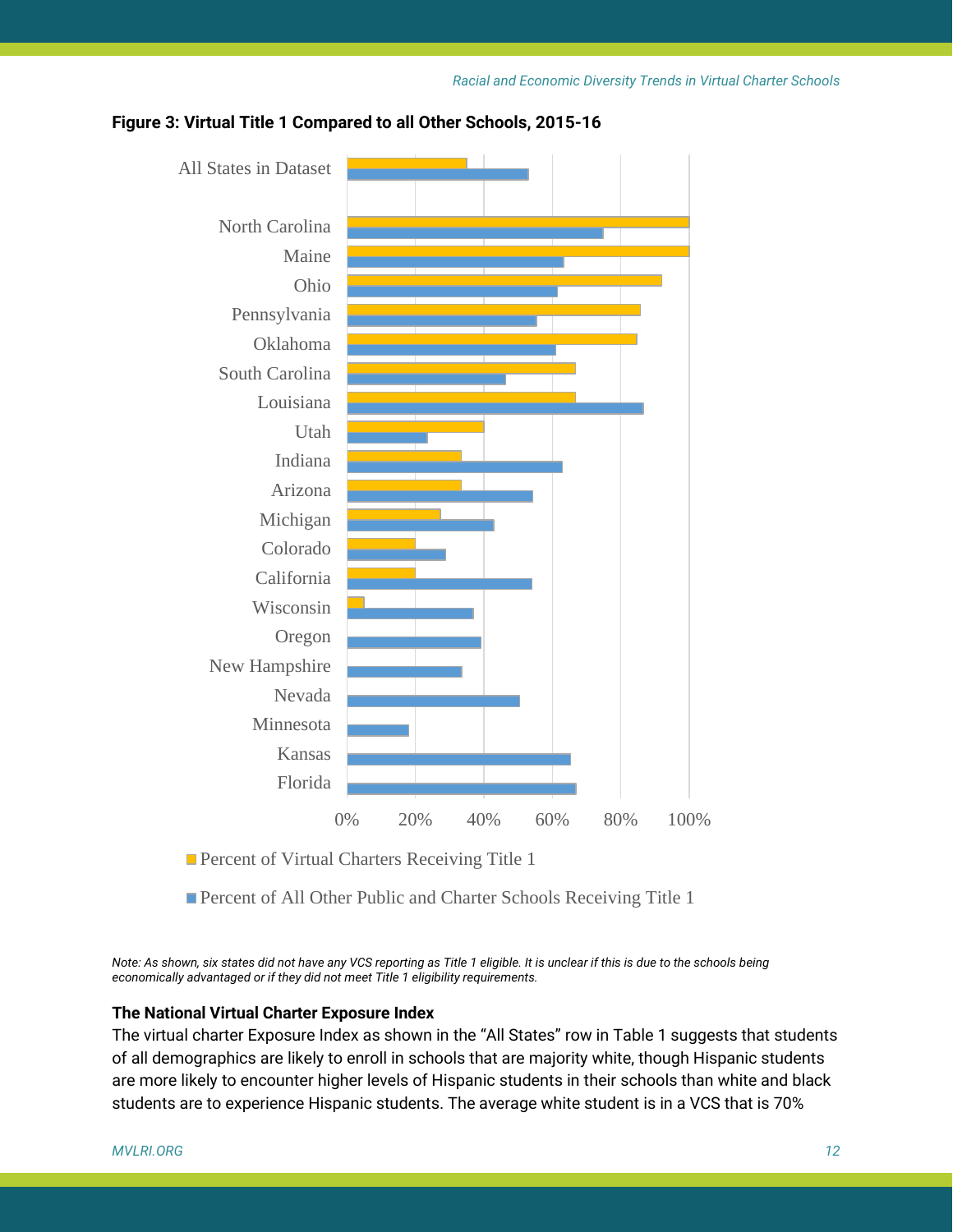white, 11% black, and 10% Hispanic. The average black student is in a VCS that is 64% white, 16% black, and 12% Hispanic. The average Hispanic student is in a VCS that is 49% white, 10% black, and 31% Hispanic. Due to these differences in the indices, it suggests that there are high numbers of mostly white students in the schools, but racial isolation through majority-minority schools are far less likely to be the schooling experience in VCS.

Again, as shown in the descriptive findings section, the Exposure Index differs by state. As Table 1 shows, in some states, such as Utah, nearly all students are in schools that are overwhelmingly white. Meanwhile, in states such as Arizona, for example, the average student is in a VCS that is around 55-60% white and 25-30% Hispanic. The Exposure Index varies based on state, and generalizations at the national level tend not to be reflect all state-level patterns. State contexts are critical in understanding VCS enrollment differences. Nationally, white, black, and Hispanic students encounter schools that are racially diverse, but just barely, according to the threshold. However, this finding does not hold from state to state. Only in Florida and Nevada are white students on average in racially diverse schools. Only in California, Florida, and Nevada are black students in racially diverse schools. And only in Pennsylvania, North Carolina, Nevada, Florida, and California are Hispanic students in racially diverse schools.

Using a critical mass diversity threshold of 10% (Jacobsen et al., 2012), VCSs barely hit this threshold nationally when considering the enrollment demographics for the average white student (70% white, 11% black, and 10% Hispanic), but there tends to be a critical mass in school demographics in schools in the average black and average Hispanic students are enrolled. Again, there is heterogeneity across states. The average white student does not experience a critical mass of black students in 12 of the 20 states, nor does the average white student experience a critical mass of Hispanic students in 14 of the 20 states. Likewise, the average black student is underrepresented (<10% with fellow black students) in 9 of the 20 states, and Hispanic students are underrepresented (<10% with fellow Hispanic students) in 11 of 20 states. These differences are explained further in the five-state description discussed later in this report.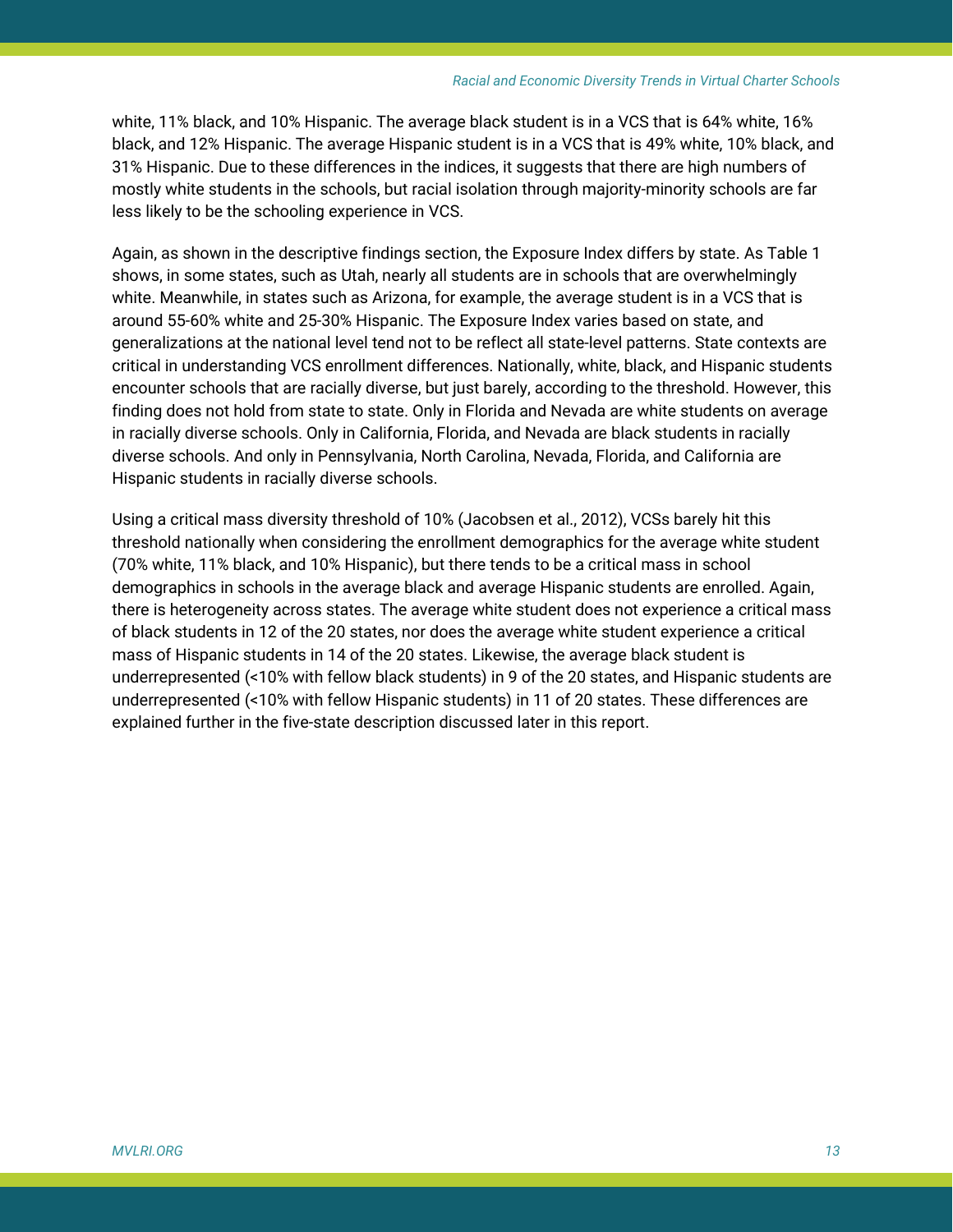|                   |       |              | Average White Student |       |              | Average Black Student | Average Hispanic Student |              |          |  |
|-------------------|-------|--------------|-----------------------|-------|--------------|-----------------------|--------------------------|--------------|----------|--|
|                   | White | <b>Black</b> | Hispanic              | White | <b>Black</b> | Hispanic              | White                    | <b>Black</b> | Hispanic |  |
| Location          |       |              |                       |       |              |                       |                          |              |          |  |
| <b>All States</b> | 0.70  | 0.11         | 0.10                  | 0.64  | 0.16         | 0.12                  | 0.49                     | 0.10         | 0.31     |  |
| AZ                | 0.61  | 0.05         | 0.24                  | 0.58  | 0.06         | 0.27                  | 0.55                     | 0.05         | 0.31     |  |
| CA                | 0.44  | 0.09         | 0.31                  | 0.37  | 0.12         | 0.35                  | 0.38                     | 0.10         | 0.37     |  |
| CO                | 0.49  | 0.04         | 0.42                  | 0.28  | 0.06         | 0.62                  | 0.27                     | 0.06         | 0.63     |  |
| <b>FL</b>         | 0.60  | 0.17         | 0.16                  | 0.53  | 0.23         | 0.15                  | 0.44                     | 0.13         | 0.35     |  |
| IN                | 0.77  | 0.09         | 0.07                  | 0.75  | 0.11         | 0.08                  | 0.76                     | 0.10         | 0.08     |  |
| Ks                | 0.82  | 0.04         | 0.07                  | 0.82  | 0.05         | 0.06                  | 0.82                     | 0.04         | 0.08     |  |
| LA                | 0.72  | 0.19         | 0.04                  | 0.72  | 0.20         | 0.04                  | 0.72                     | 0.18         | 0.04     |  |
| <b>ME</b>         | 0.91  | 0.02         | 0.02                  | 0.91  | 0.03         | 0.01                  | 0.91                     | 0.01         | 0.02     |  |
| MI                | 0.70  | 0.17         | 0.07                  | 0.69  | 0.18         | 0.07                  | 0.69                     | 0.16         | 0.07     |  |
| <b>MN</b>         | 0.86  | 0.04         | 0.04                  | 0.84  | 0.04         | 0.05                  | 0.80                     | 0.04         | 0.07     |  |
| <b>NV</b>         | 0.57  | 0.12         | 0.20                  | 0.57  | 0.12         | 0.20                  | 0.55                     | 0.11         | 0.21     |  |
| <b>NH</b>         | 0.91  | 0.01         | 0.04                  | 0.90  | 0.01         | 0.04                  | 0.90                     | 0.01         | 0.04     |  |
| <b>NC</b>         | 0.64  | 0.17         | 0.09                  | 0.64  | 0.17         | 0.09                  | 0.62                     | 0.16         | 0.10     |  |
| OH                | 0.75  | 0.12         | 0.04                  | 0.73  | 0.15         | 0.05                  | 0.73                     | 0.13         | 0.05     |  |
| 0K                | 0.65  | 0.08         | 0.09                  | 0.65  | 0.08         | 0.09                  | 0.65                     | 0.08         | 0.09     |  |
| <b>OR</b>         | 0.80  | 0.02         | 0.10                  | 0.80  | 0.02         | 0.10                  | 0.79                     | 0.02         | 0.10     |  |
| PA                | 0.71  | 0.16         | 0.07                  | 0.65  | 0.21         | 0.09                  | 0.59                     | 0.18         | 0.18     |  |
| <b>SC</b>         | 0.76  | 0.15         | 0.04                  | 0.75  | 0.17         | 0.04                  | 0.76                     | 0.14         | 0.05     |  |
| UT                | 0.89  | 0.01         | 0.05                  | 0.87  | 0.01         | 0.06                  | 0.85                     | 0.01         | 0.08     |  |

# **Table 1: Virtual Charter Exposure Index: Average Student Demographic Exposure Levels by State, 2015-16**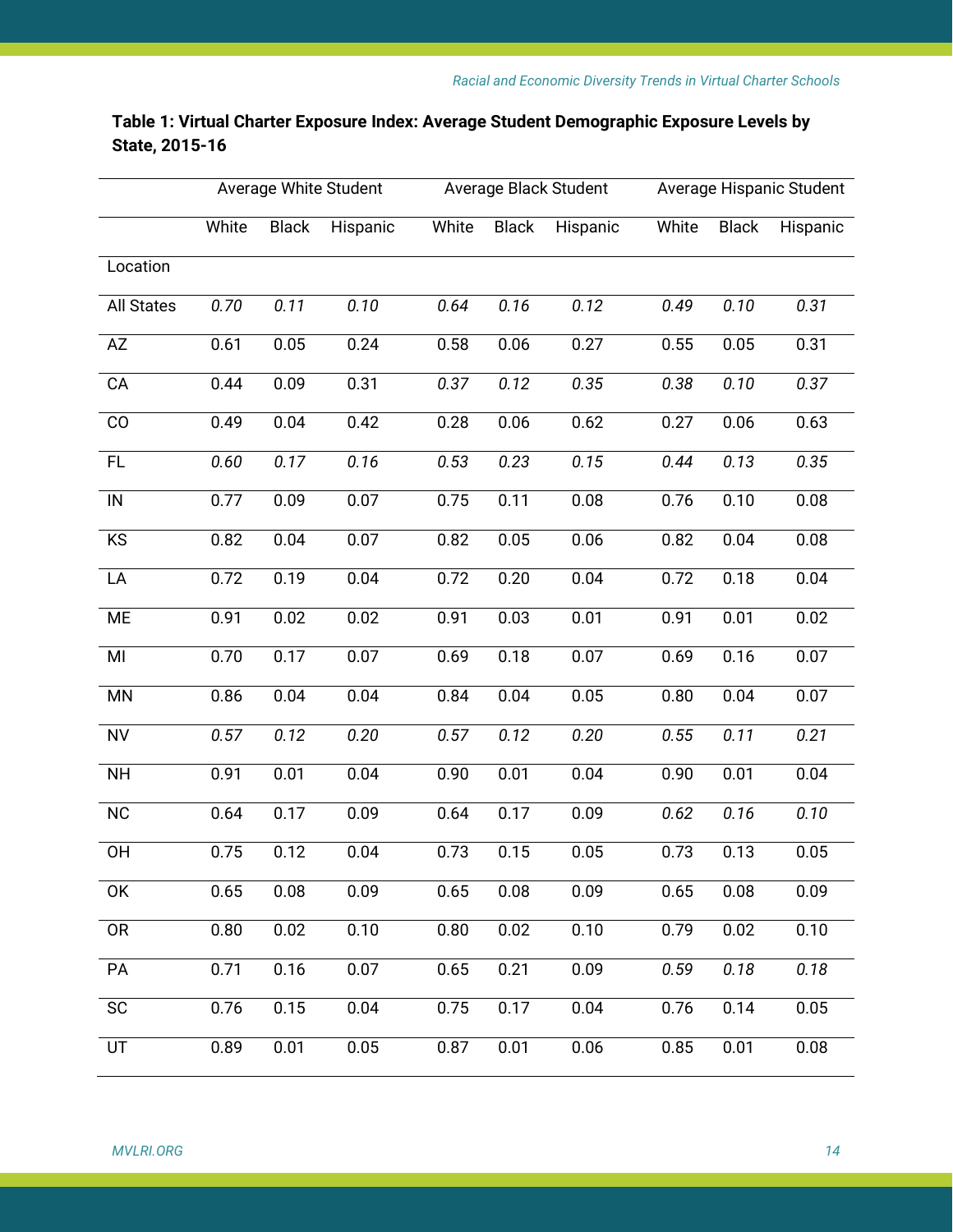The next strategy to understand how these indices compare to statewide averages is to explore the experience of a particular demographic of student in VCSs and compare it to the experience of that same demographic of student in other schools. Figure 4 focuses on the differences in white isolation (the average percent of white students that the average white student experiences in a VCS)<sup>2</sup>. The reason for using the white isolation portion of the Exposure Index is that VCSs, as shown, tend to be majority white.

Figure 4 shows that nationally, the average white student in a VCS encounters about the same percent of white students in other schools. However, in 13 states (65%) white students in VCSs attend schools on average with more white students than other schools, whereas in seven states (35%) the isolation is less. This is not surprising given the higher percentage of white students in VCSs in general.

l

<span id="page-15-0"></span> $2$  The Appendices provide the full Exposure Index for each state and differences between school types.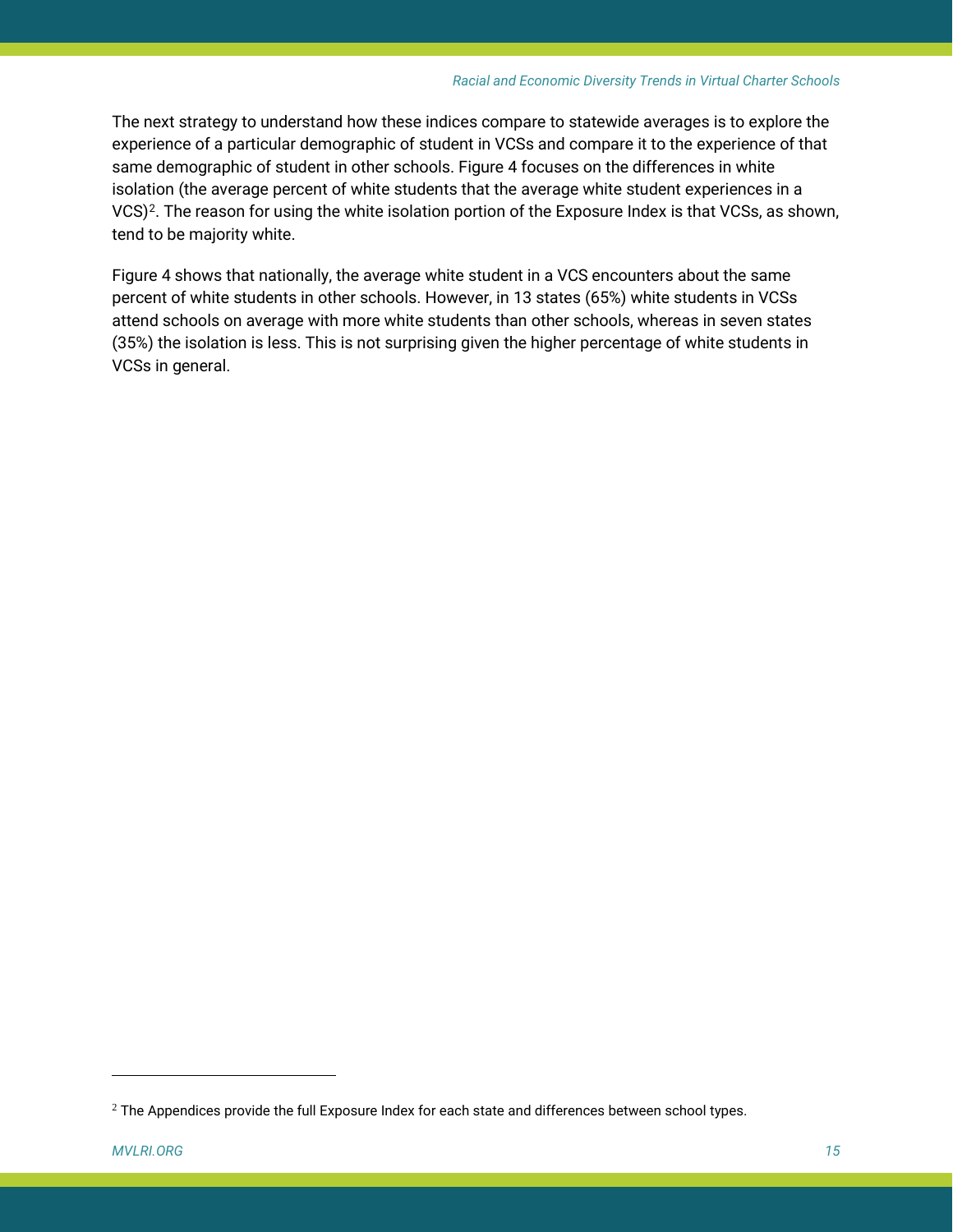

**Figure 4. White Isolation in VCSs compared to Other School Student Enrollment by State, 2015-16** 

White Isolation Virtual Charter Schools

■ White Isolation in All Other Public and Charter Schools

Figure 5 depicts a graph with where each VCS sector falls relative to other public and traditional schools in its state in terms of Title 1 and the white Isolation Index. The x-axis is the percentage point difference in white isolation. For example, a white virtual charter student in South Carolina on average goes to school with 13 percentage points more white students than in the other schools in the state. The y-axis shows difference in Title 1 status. For example, Maine has 40 percentage points more virtual charter Title 1 schools than other schools in the state. Figure 5 reveals that there is wide variation in patterns across the United States in these classifications. In addition to wide variation,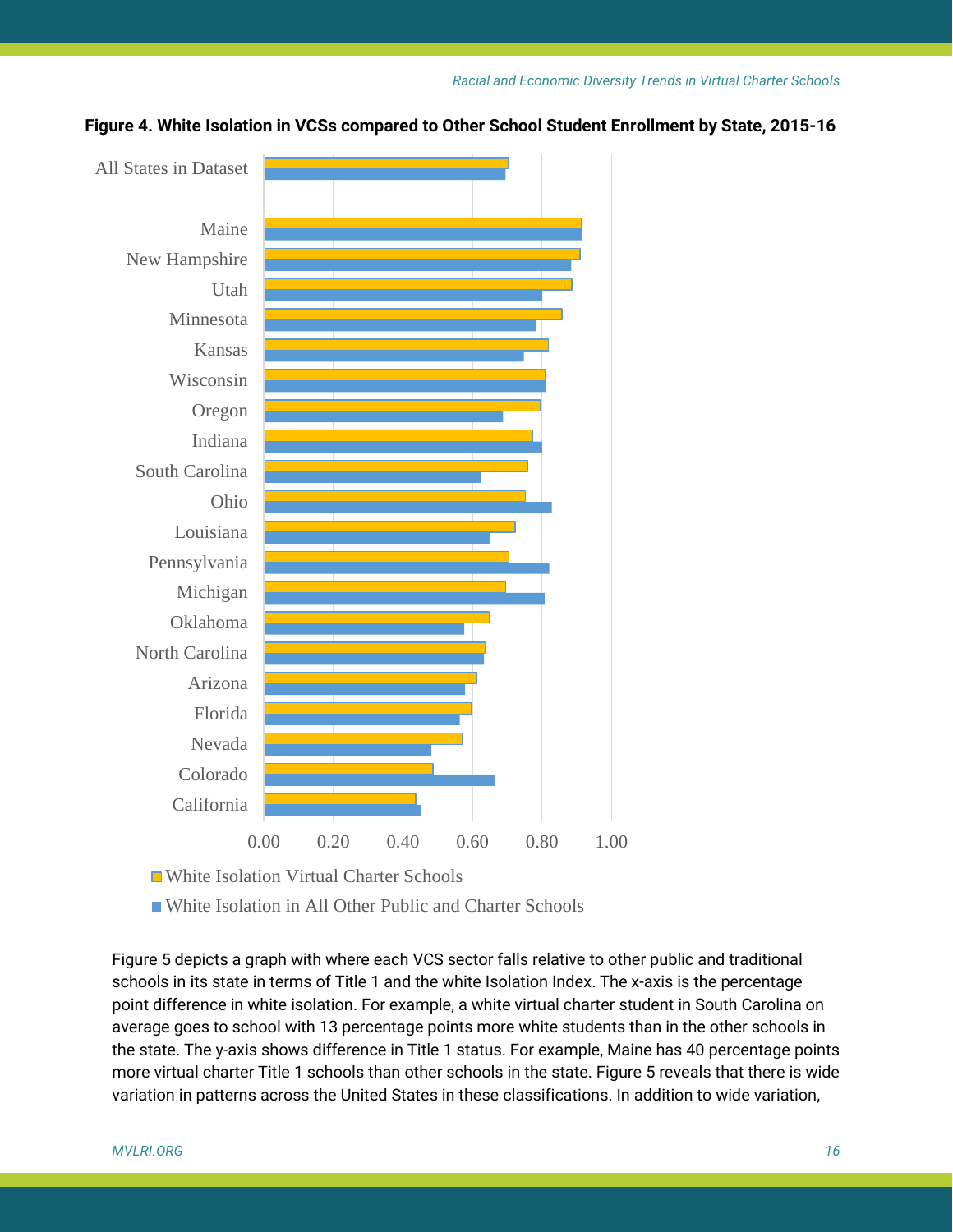Figure 5 shows that the average state falls within the "more white isolation/less Title 1" quadrant of the graph and many states follow this pattern; however, two notable exceptions are the two largest VCS states of Pennsylvania and Ohio. These states fall within the "less white isolation/more Title 1" quadrant. More details on patterns in Figure 5 are explained in the five state summaries section.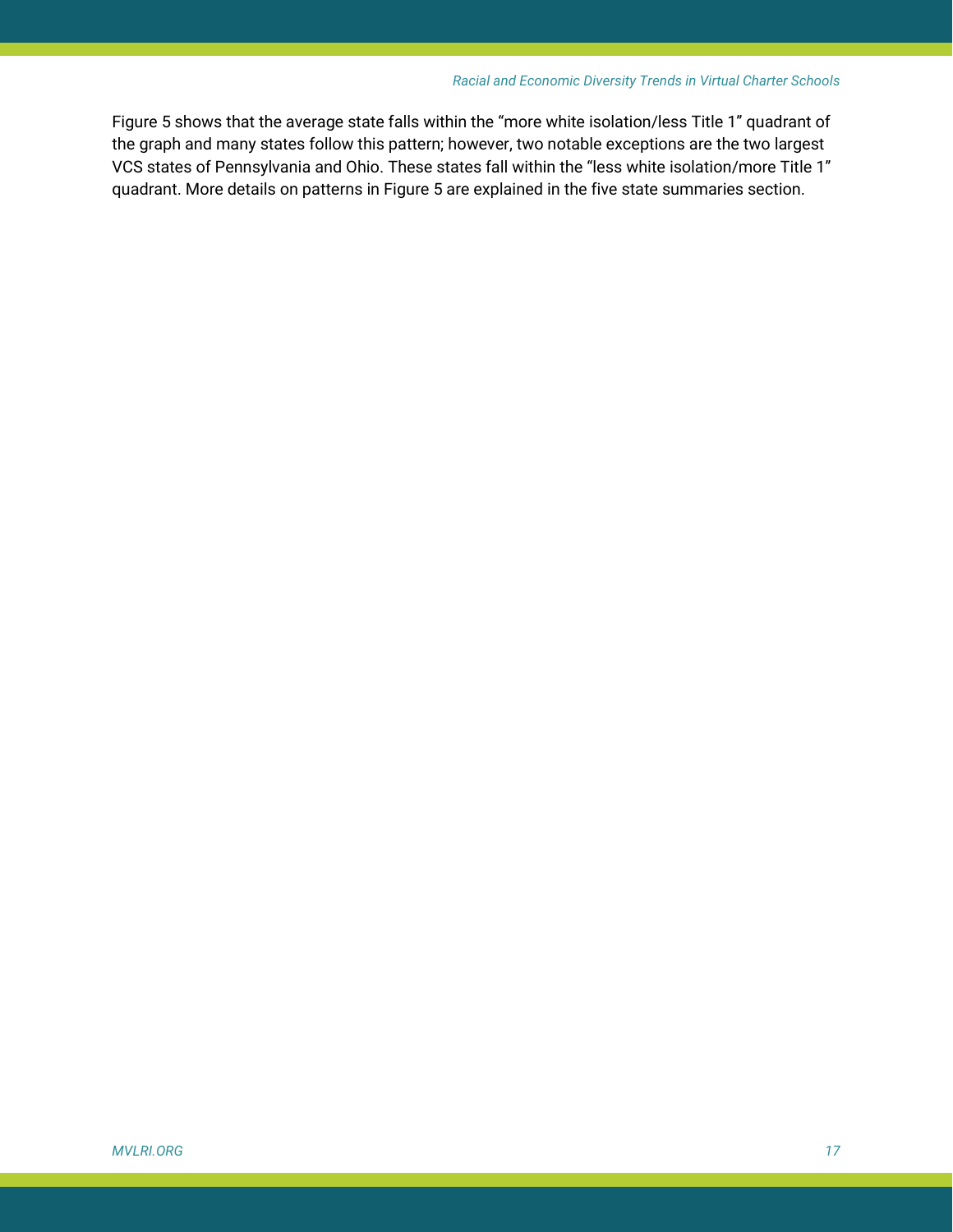

# **Figure 5. State VCS Title 1 Status and White Isolation Compared to Other Public and Charter Schools by State, 2015-16**

*Note: Each point represents where a VCS sector compares to other public and charter schools in its state. For example, South Carolina has close to 20 percentage points higher Title 1 schools, and the average white student goes to school with 13 percentage points more white students.*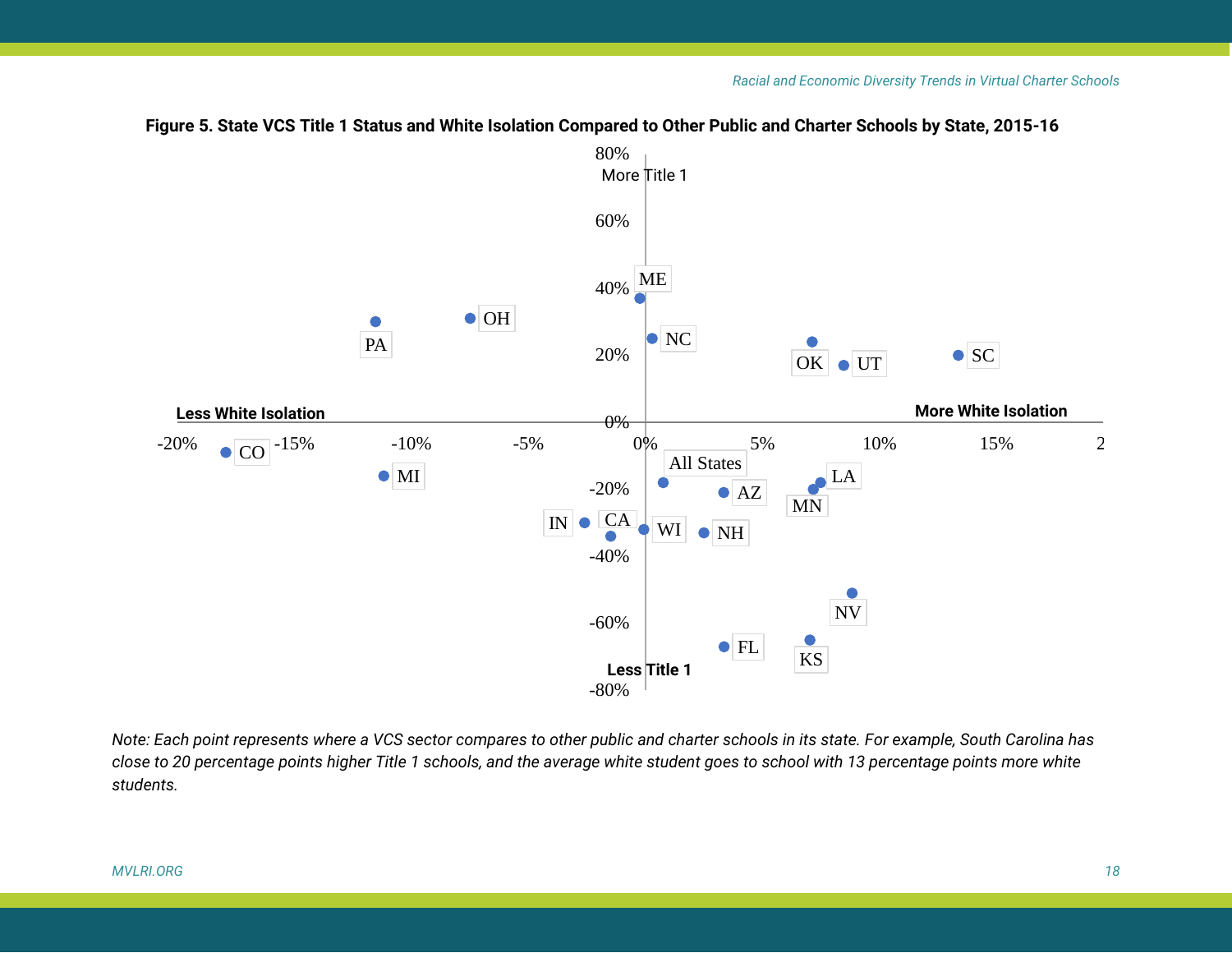#### **Five State Summaries**

This section details the demographics of VCS and other traditional public and charter schools for five states that represent different patterns in the dataset, as shown in Figure 5. These states are used as examples because each captures a trend seen in other similar states. For the full list of patterns review Figure 5. Additionally, Appendix A provides more detail because it shows the complete list of states' other school Exposure Index (like Table 1, but with the schools that are not virtual charter) and the differences between VCSs and other schools.

The first state is Michigan, which is a mid-size virtual charter sector with more diversity than traditional public and charter schools, and it is more economically advantaged. The second state is Pennsylvania, which is a large sector that is more diverse than other schools, but economically disadvantaged in comparison. The third state is Arizona, which is mid-sized in terms of virtual charter enrollment with less diversity in VCSs than other schools, and virtual charters are more economically advantaged. The fourth state is Utah, which is a small sector that has a much less diverse virtual charter sector compared to other schools, but VCSs are more likely economically disadvantaged. The fifth state is Colorado, which has unique patterns compared to others in the dataset.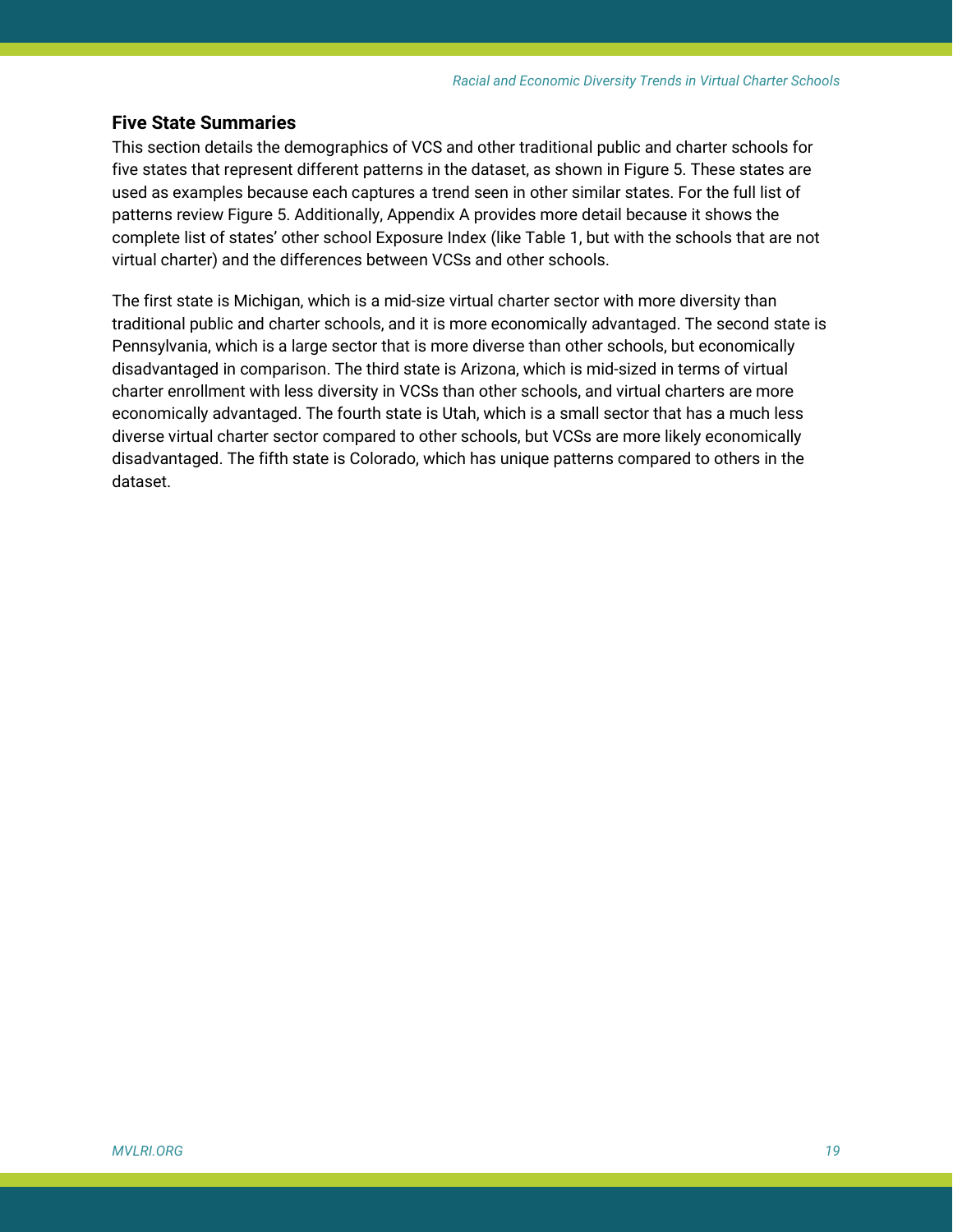# **Michigan**



|                                     | Virtual Charter | <b>Other Schools</b> |  |  |  |
|-------------------------------------|-----------------|----------------------|--|--|--|
| <b>Total Number of Students</b>     |                 |                      |  |  |  |
| Percent Title 1 Schools             | 9,050           | 1,476,105            |  |  |  |
| Percent White Students              | 27%             | 43%                  |  |  |  |
|                                     | 69%             | 67%                  |  |  |  |
| <b>Percent Black Students</b>       | 17%             | 18%                  |  |  |  |
| <b>Percent Hispanic Students</b>    | 7%              | 7%                   |  |  |  |
|                                     |                 |                      |  |  |  |
| White Student Exposure Index        | .70W/.17B/.07H  | .81W/.07B/.06H       |  |  |  |
| <b>Black Student Exposure Index</b> | .69W/.18B/.07H  | .26W/.62B/.06H       |  |  |  |
| Hispanic Student Exposure<br>Index  | .69W/.16B/.07H  | .53W/.15B/.25H       |  |  |  |

Michigan had 9,050 VCS students in 2015-16, which is just over 0.5% of the total traditional public and charter school student population. This percentage and total number of virtual charter students puts it in the mid-range of virtual charter sectors. In terms of diversity, VCSs generally reflect the statewide population of students, and their Exposure Indices show that white students and students of color on average are enrolled in schools that tend to resemble state averages, whereas traditional public and charter schools are less racially diverse. There is a lower percentage of VCSs receiving Title 1 funding for being a low-income school compared to other schools. This suggests Michigan is a mid-size virtual charter sector with more diversity than other schools, and also it is more economically advantaged.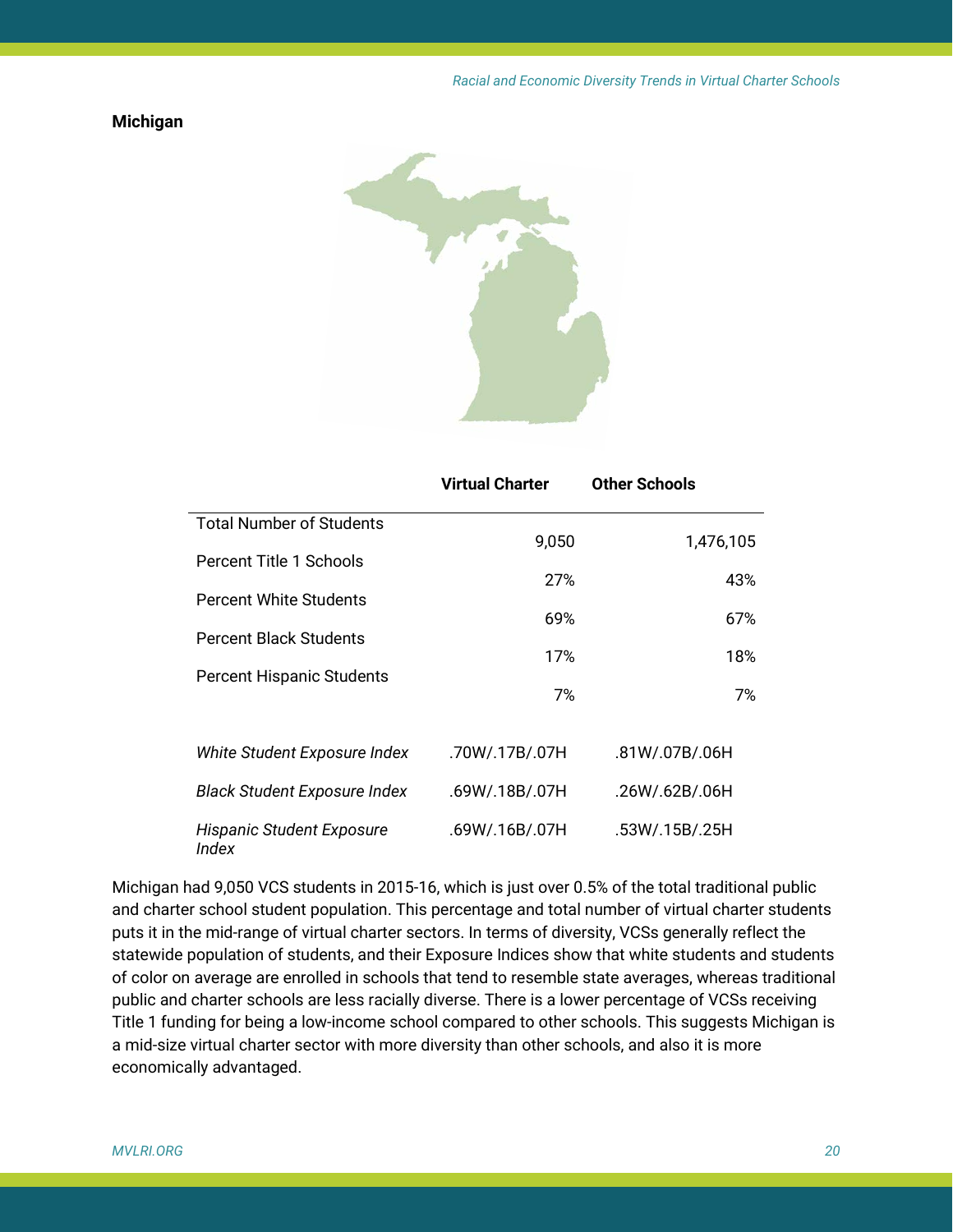#### **Pennsylvania**



|                                     | <b>Virtual Charter</b> | <b>Other Schools</b> |  |  |
|-------------------------------------|------------------------|----------------------|--|--|
| <b>Total Number of Students</b>     |                        |                      |  |  |
| Percent Title 1 Schools             | 33,746                 | 1,670,770            |  |  |
| <b>Percent White Students</b>       | 86%                    | 55%                  |  |  |
| <b>Percent Black Students</b>       | 69%                    | 68%                  |  |  |
|                                     | 17%                    | 15%                  |  |  |
| <b>Percent Hispanic Students</b>    | 8%                     | 10%                  |  |  |
|                                     |                        |                      |  |  |
| White Student Exposure Index        | .71W/.16B/.07H         | .82W/.06B/.06H       |  |  |
| <b>Black Student Exposure Index</b> | .65W/.21B/.09H         | .27W/.53B/.12H       |  |  |
| Hispanic Student Exposure<br>Index  | .59W/.18B/.18H         | .38W/.17B/.38H       |  |  |

With more than 33,000 students making up nearly 2% of its student population, Pennsylvania had among the largest virtual charter sector in 2015-16. The sector had slightly more white and black students and slightly fewer Hispanic students than those enrolled in other schools, but these differences are both less than 2 percentage points. However, 86% of the VCSs in Pennsylvania received Title 1 funding compared to 55% of the other traditional public and charter schools.

White students in VCSs in Pennsylvania are exposed to more diversity than their counterparts in traditional public and charter schools; however, they do not enroll in schools that completely reflect sector demographics (71% isolation compared to 69% in the sector). Black and Hispanic students in virtual charters are much less isolated than in other schools, as they are in schools with higher percentages of white students. In general, despite this slight deviation, VCSs comprise a large sector in Pennsylvania that are more diverse than other schools and are economically disadvantaged in comparison.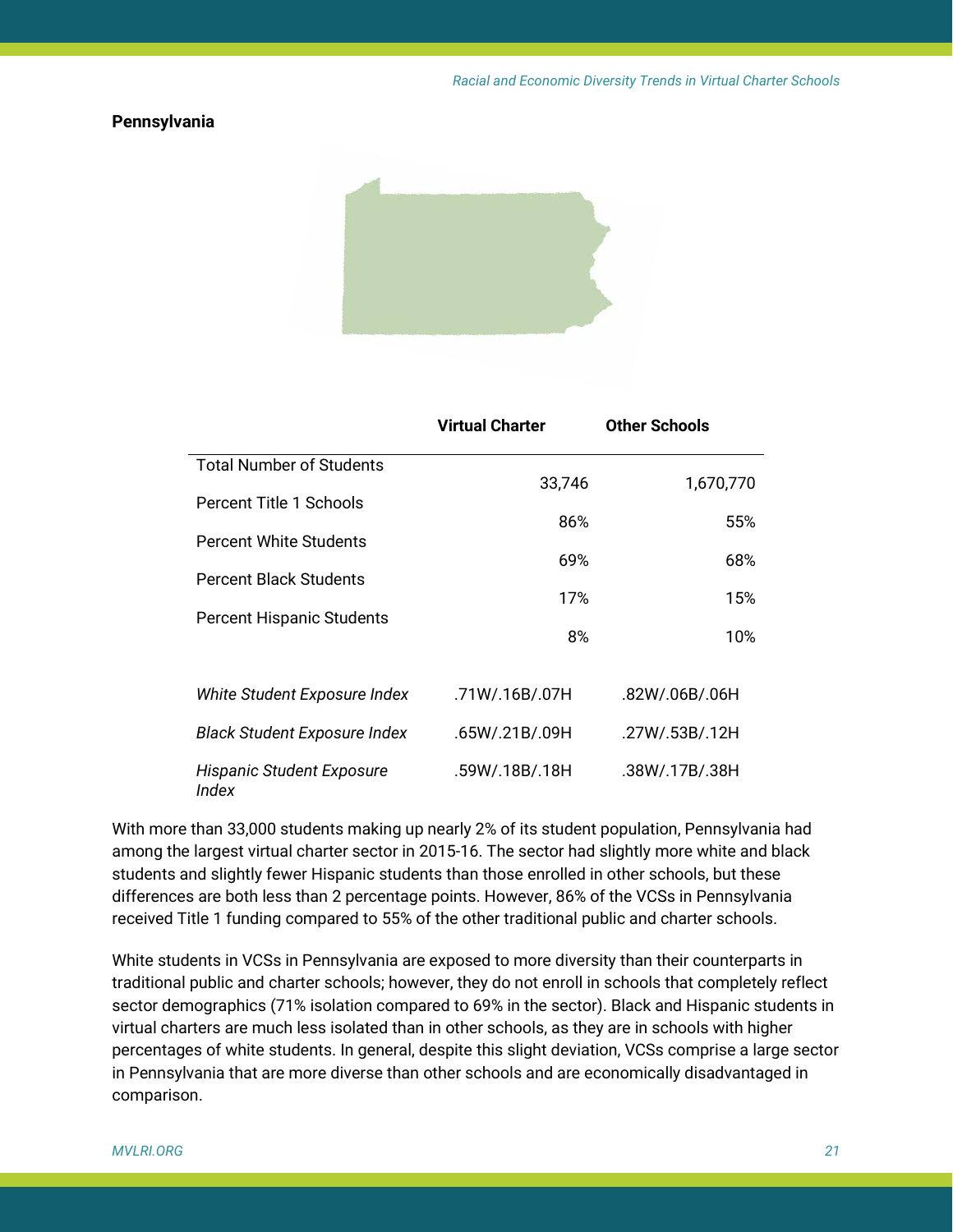# **Arizona**



|                                           | <b>Virtual Charter</b> | <b>Other Schools</b> |  |  |  |
|-------------------------------------------|------------------------|----------------------|--|--|--|
| <b>Total Number of Students</b>           | 11,846                 | 1,092,983            |  |  |  |
| Percent Title 1 Schools                   | 33%                    | 54%                  |  |  |  |
| Percent White Students                    | 59%                    | 39%                  |  |  |  |
| <b>Percent Black Students</b>             | 5%                     | 5%                   |  |  |  |
| <b>Percent Hispanic Students</b>          | 26%                    | 45%                  |  |  |  |
| White Student Exposure Index              | .61W/.05B/.24H         | .58W/.04B/.29H       |  |  |  |
| <b>Black Student Exposure Index</b>       | .58W/.06B/.27H         | .31W/.10B/.50H       |  |  |  |
| <b>Hispanic Student Exposure</b><br>Index | .55W/.05B/.31H         | .25W/.06B/.62H       |  |  |  |

Arizona has a mid-sized virtual cyber sector with 11,846 students or about 1% of its students enrolled in VCS. This sector has fewer Title 1 schools and a much higher percentage of white students enrolled when compared to the traditional public and charter schools. This overall distribution has led to slightly higher isolation for white students and much higher white student interaction for black and Hispanic students.

The demographics of the average student match the overall percentages of students in the sector, which is much different from other schools in Arizona where there is more white and Hispanic interaction. This suggests the VCSs, on average, match the demographics of the sector as a whole; but since the sector has more white students, it is less diverse. This means, taken together, the VCS sector in Arizona is mid-sized with less diversity than other schools and is economically more advantaged.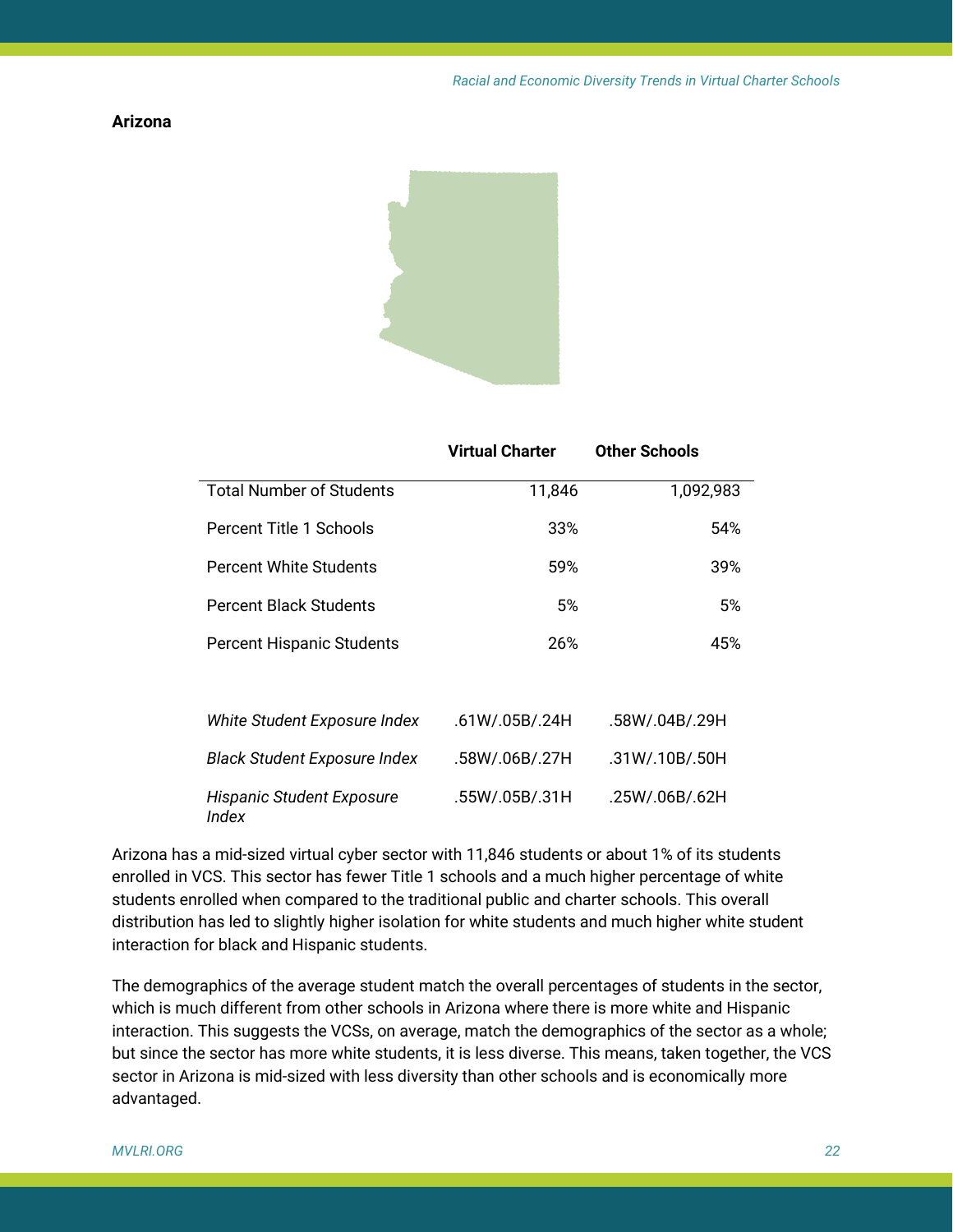

|                                                  | <b>Virtual Charter</b> | <b>Other Schools</b> |  |  |
|--------------------------------------------------|------------------------|----------------------|--|--|
| <b>Total Number of Students</b>                  | 3,872                  | 644,002              |  |  |
| Percent Title 1 Schools                          | 40%                    | 23%                  |  |  |
| <b>Percent White Students</b>                    | 88%                    | 75%                  |  |  |
| Percent Black Students                           | $1\%$                  | $1\%$                |  |  |
| <b>Percent Hispanic Students</b>                 | 5%                     | 17%                  |  |  |
|                                                  |                        |                      |  |  |
| White Student Exposure Index                     | .89W/.01B/.05H         | .80W/.01B/.13H       |  |  |
| <b>Black Student Exposure Index</b>              | .87W/.01B/.06H         | .61W/.04B/.26H       |  |  |
| <b>Hispanic Student Exposure</b><br><b>Index</b> | .85W/.01B/.08H         | .59W/.02B/.31H       |  |  |

Utah is one of the states with a small virtual charter sector in terms of total enrollments. There are 3,872 students in VCSs making up about 0.6% of the state's total student population. Forty percent of the VCSs receive Title 1 funding compared to about 23% of other schools receiving Title 1 funding. There is a much greater percentage of white students and many fewer Hispanic students in virtual charters compared to traditional public and charter schools in the state. Likewise, virtual charters in this state have much higher levels of white isolation. Overall, Utah has a much less diverse virtual charter sector compared to other schools, and these schools are more likely economically disadvantaged.

**Utah**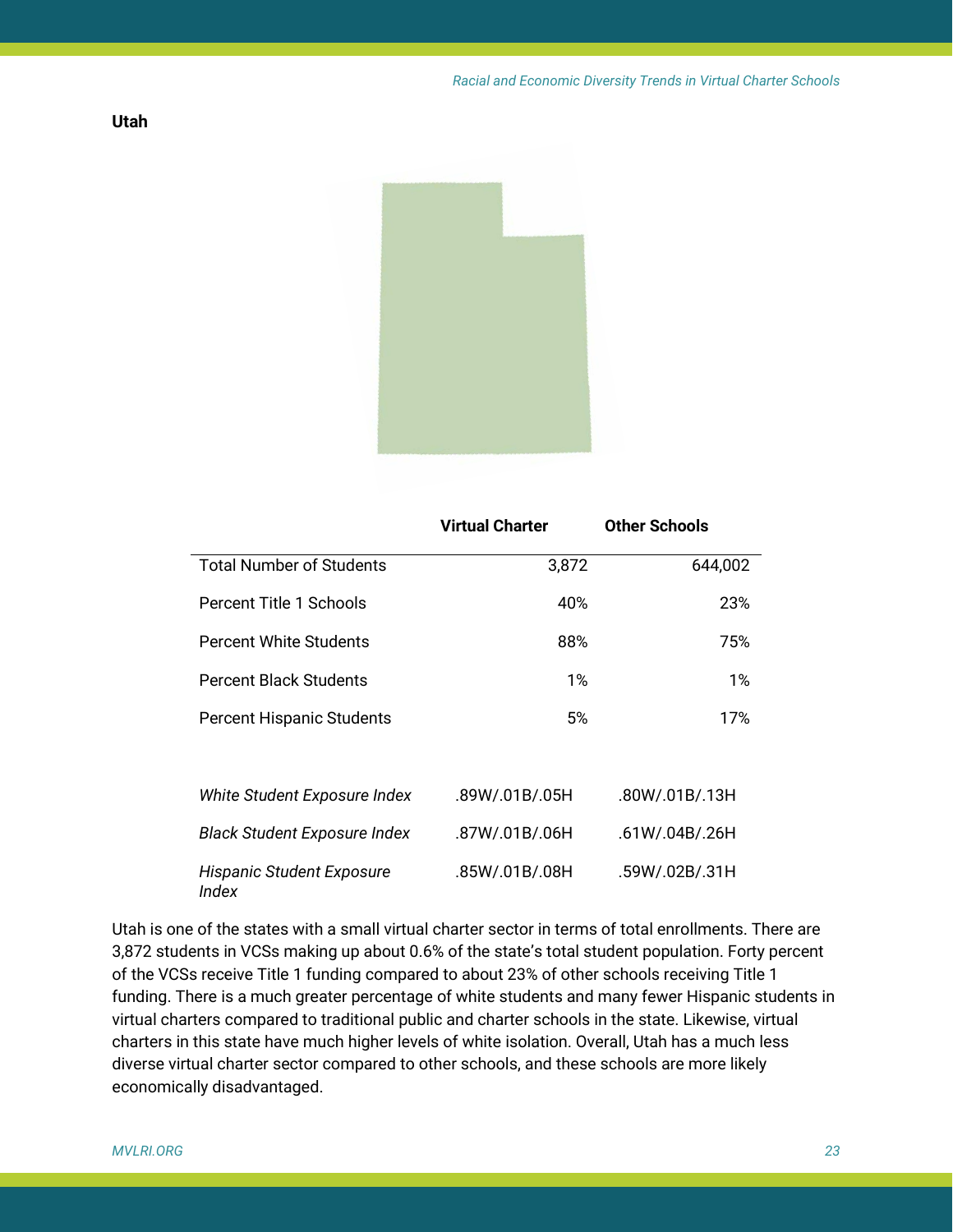# **Colorado**



|                                           | <b>Virtual Charter</b> | <b>Other Schools</b> |  |
|-------------------------------------------|------------------------|----------------------|--|
| <b>Total Number of Students</b>           | 9,157                  | 889,870              |  |
| Percent Title 1 Schools                   | 20%                    | 29%                  |  |
| <b>Percent White Students</b>             | 36%                    | 54%                  |  |
| <b>Percent Black Students</b>             | 5%                     | 5%                   |  |
| <b>Percent Hispanic Students</b>          | 55%                    | 33%                  |  |
|                                           |                        |                      |  |
| White Student Exposure Index              | .49W/.04B/.42H         | .67W/.03B/.23H       |  |
| <b>Black Student Exposure Index</b>       | .28W/.06B/.62H         | .34W/.16B/.40H       |  |
| <b>Hispanic Student Exposure</b><br>Index | .27W/.06B/.63H         | .37W/.06B/.51H       |  |

Colorado has a unique VCS sector. There is a lower percentage of Title 1 schools, and there are much lower percentages of white students and much higher percentages of Hispanic students compared to the other schools in the state. This creates a situation in which the average white student enrolls in an environment with higher interaction with Hispanic students compared to the traditional public and charter schools, with greater white isolation in these environments. The average black and Hispanic student enrolls in environments that are majority Hispanic. When compared to the overall demographics of the sector, both white and Hispanic students are more isolated than expected based on an even distribution of students in the sector.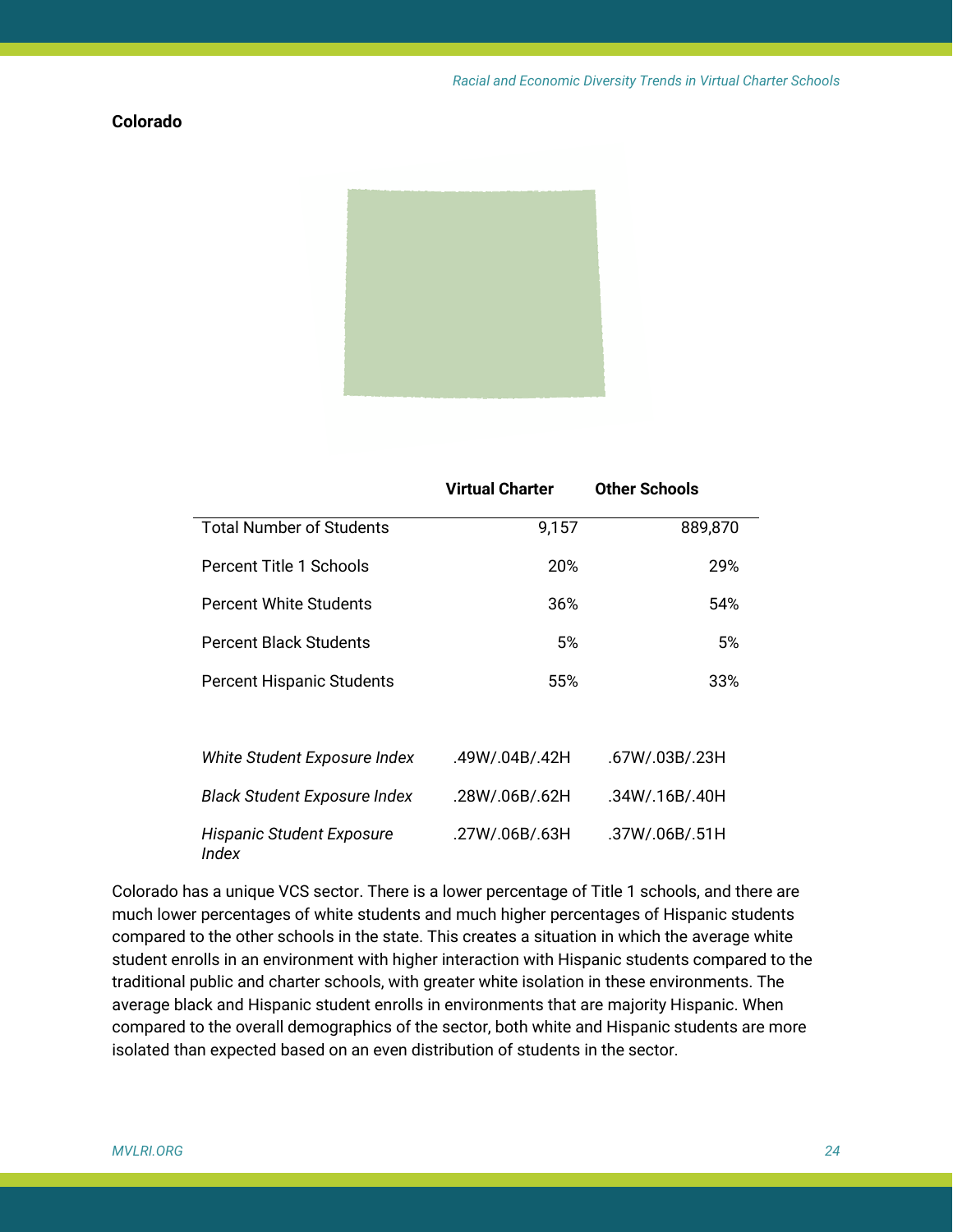## **Final Thoughts**

In general, VCSs have more white students than students in traditional public and charter schools do. This tends to drive a general lack of diversity in VCSs. The virtual charter sector also has lower percentages of Title 1 schools. However, the most noteworthy finding in this report relates to the extent to which these patterns differ by state. The majority of states have majority white virtual school populations who experience less diversity in VCSs than they do in other schools in the state. However, there are states where students experience more diverse environments than the other schools in their state. Additionally, since there are fewer students of color in the VCSs in general, there tend to be fewer racially isolated minority schools than often seen in the traditional public and charter school sectors.

These findings mean that policymakers and virtual school leaders should not generalize findings and draw contextualized implications from them. Instead, this report shows that stakeholders in each state need to explore patterns within their own states to understand specific enrollment distributions. As shown here, patterns differ in a number of ways. For example, the large VCS sectors in Ohio and Pennsylvania have much different patterns than smaller sectors such as Idaho and Utah. State demographics, sector size, and history of virtual charter schooling in each state context likely drive these differences.

These findings should be considered as a first step in guiding VCS stakeholders toward thinking about what diversity and equity mean in online spaces in their contexts. However, it must be reiterated that enrollment is an important first consideration related to this conversation. The next steps must be to investigate practices within these schools to ensure that programmatic and academic decisions are done in ways that enforce principles of equity and inclusion.

The next steps for policymakers, lawmakers, and VCS operators are to use this report, reflect on its findings, and consider how their specific context can move toward diversity and equity. In some locations, this may mean identifying and closing inequitable VCSs. In other locations, it may mean finding diverse VCSs and creating meaningful and equitable interactions between diverse populations of students. In all locations, the first step will be to understand enrollment patterns and find ways to guide them toward diversity.

A long history of academic research shows that where students attend school and their experience within school locations matter greatly toward their academic and socioeconomic opportunity; diverse schooling environments are beneficial to white students and students of color (Mickelson & Nkomo, 2012; Wells & Crain, 1994). This study begins to raise the conversation and concerns related to diversity in virtual spaces. While VCSs tend not to provide diverse experience for many students, there are examples of states where diverse enrollments exist. Ensuring that these enrollments relate to positive academic benefit should be the next consideration in these areas, while in others the consideration should be to understand why enrollments are not diverse.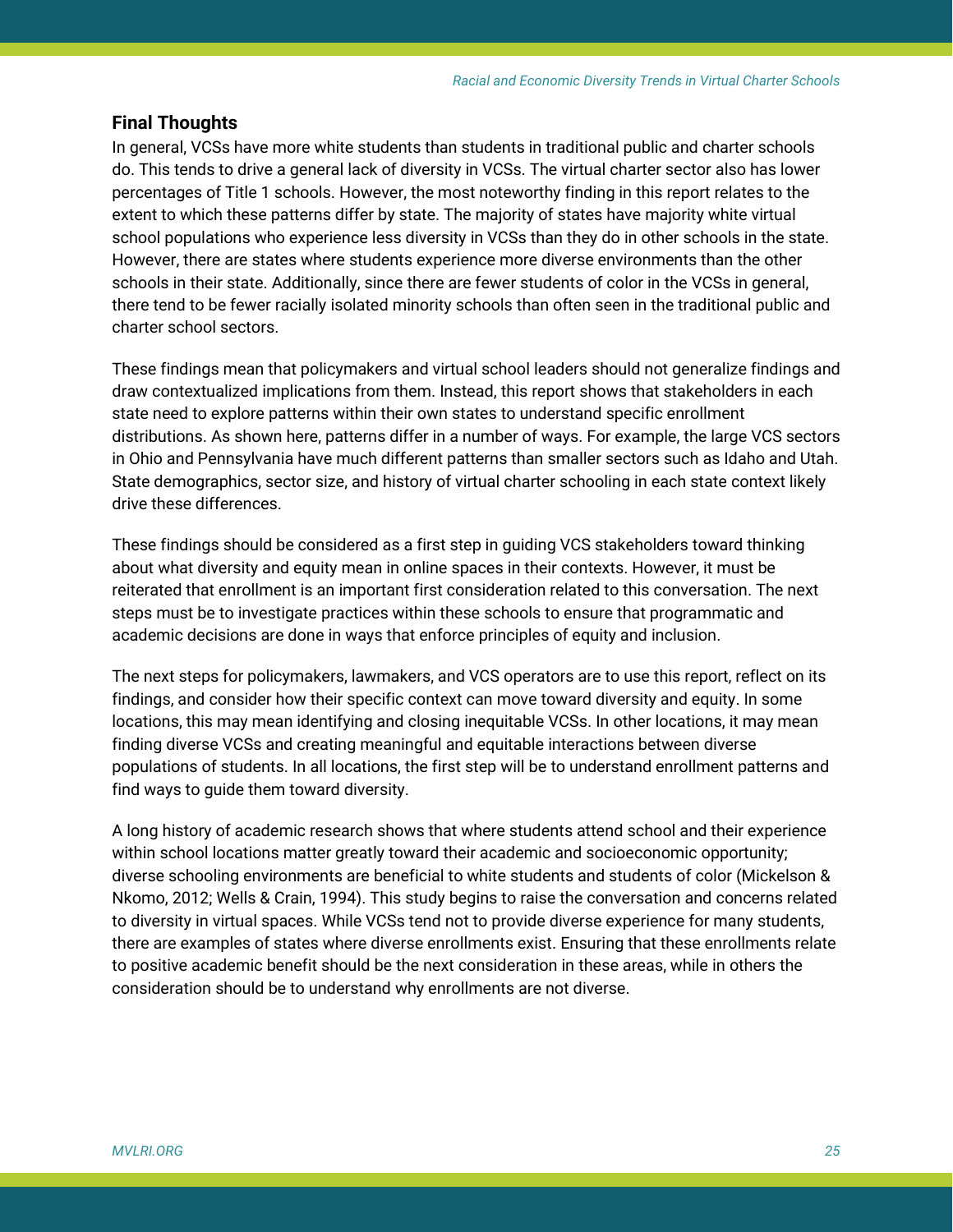# **References**

Ahn, J. (2011). Policy, technology, and practice in cyber charter schools: Framing the issues. *Teachers College Record, 113*(1), 1-26.

Ahn, J., & McEachin, A. (2017). Student enrollment patterns and achievement in Ohio's online charter schools. *Educational Researcher, 46*(1), 44-57.

Barbour, M. K., Miron, G., & Huerta, L. (2017). *Virtual schools in the U.S.: Case studies of policy, performance, and research evidence*. Lansing, MI: Michigan Virtual University. Retrieved from http://media.mivu.org/institute/pdf/VSCase-17.pdf

Berends, M., & Zottola, G. (2009). Social perspectives on school choice. In M. Berends, M.G. Springer, D. Ballou, & H.J. Walberg (Eds.). *Handbook of research on school choice* (pp. 35-54). New York, NY: Routledge.

Bell, C. A. (2009). All choices created equal? The role of choice sets in the selection of schools. *Peabody Journal of Education, 84*(2), 191-208.

Billingham, C. M., & Hunt, M. O. (2016). School racial composition and parental choice: New evidence on the preferences of white parents in the United States. *Sociology of Education, 89*(2), 99-117.

Center for Research on Education Outcomes (CREDO). (2015). *Online charter school study*. Stanford, CA: CREDO.

DeJarnatt, S.L. (2013). Keep following the money: Financial accountability and governance of VCSs. *The Urban Lawyer, 45*(4), 915-951.

Dipietro, M. (2010). Virtual school pedagogy: The instructional practices of K-12 virtual school teachers. *Journal of Educational Computing Research, 42*(3), 327-354.

Evergreen Education Group. (2014). *Keeping pace with K-12 digital learning: An annual review of policy and practice, 11th edition.* Durango, CO: J. Watson, L. Pape, A. Murin, B. Gemin. & L. Vashaw.

Frankenberg, E., Siegel-Hawley, G., & Wang, J. (2010). *Choice without equity: Charter school segregation and the need for civil rights standards.* Civil Rights Project/Proyecto Derechos Civiles.

Hasler Waters, L., Barbour, M.K., & Menchaca, M.P. (2014). The nature of online charter schools: Evolution and emerging concerns. *Journal of Educational Technology & Society, 17*(4): 379-389.

Holme, J. J. (2002). Buying homes, buying schools: School choice and the social construction of school quality. *Harvard Educational Review, 72*(2), 177-206.

Iceland, J. & Weinberg, D. (2002). Measures of residential segregation. In *Racial and ethnic residential segregation in the United States: 1980-2000* (pp. 119-123). Washington DC: U.S. Census Bureau.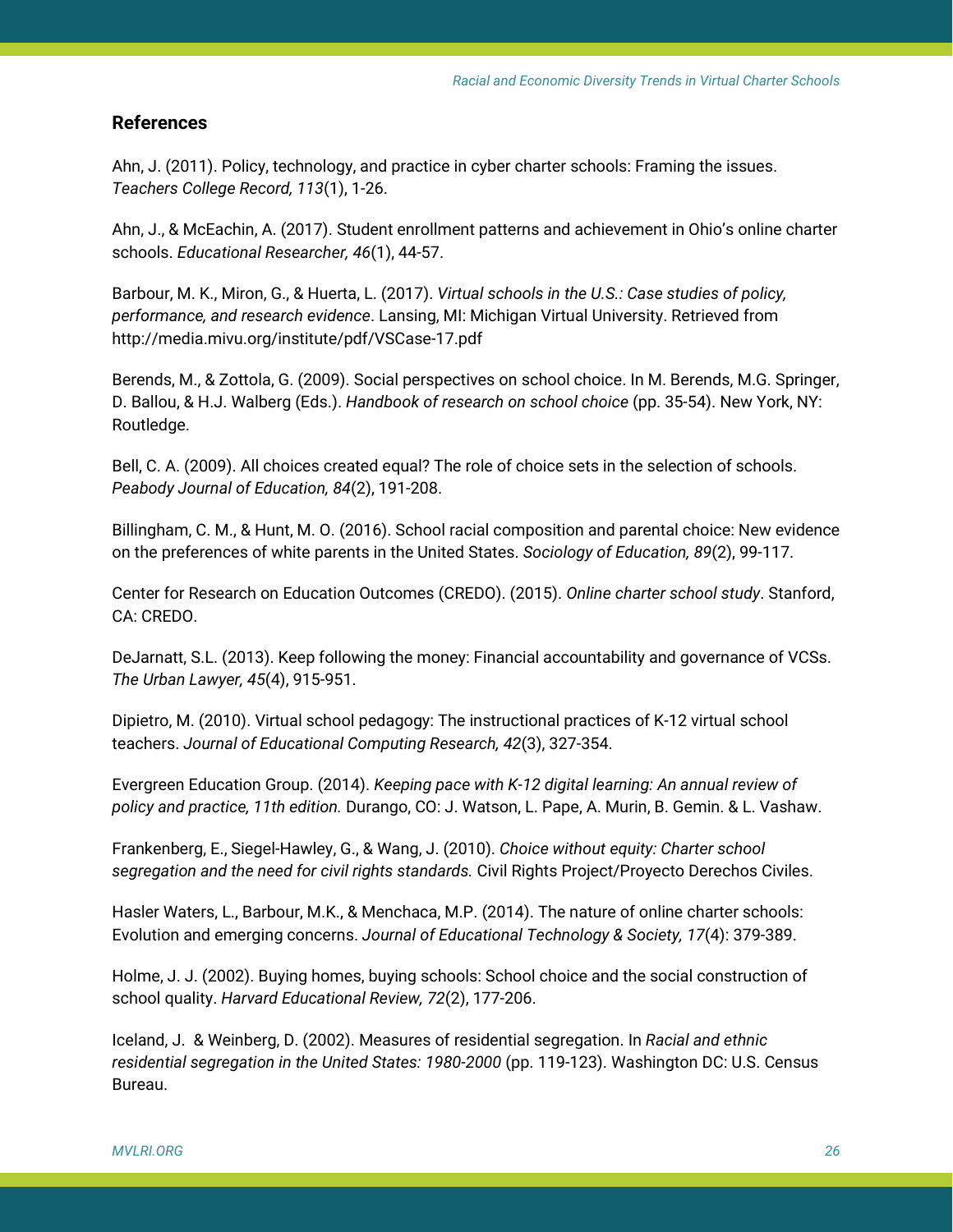Jacobsen, Frankenberg, & Winchell Lenhoff, S. (2012). Diverse schools in a democratic society: New ways of understanding how school demographics affect civic and political learning. *American Education Research Journal, 49*(5), 812-843.

Kotok, S., Frankenberg, E., Schafft, K. A., Mann, B. A., & Fuller, E. J. (2017). School choice, racial segregation, and poverty concentration: Evidence from Pennsylvania charter school transfers. *Educational Policy, 31*(4), 415-447.

Linn, R. L., & Welner, K. G. (Eds.). (2007). *Race-conscious policies for assigning students to schools: Social science research and the Supreme Court cases*. Washington, DC: National Academy of Education.

Mann, B., Kotok, S., Frankenberg, E., Fuller, E., & Schafft, K. (2016). Choice, VCSs, and the educational marketplace for rural school districts. *The Rural Educator, 37*(3).

Marsh, R. M., Carr-Chellman, A. A., & Sockman, B. R. (2009). Why parents choose cybercharter schools. *TechTrends, 53*(4), 32-36.

Massey, D. S., & Denton, N. A. (1988). The dimensions of residential segregation. *Social forces, 67*(2), 281-315.

Mickelson, R. A., & Nkomo, M. (2012). Integrated schooling, life-course outcomes, and social cohesion in multiethnic democratic societies. *Review of Research in Education, 36*, 197–238.

Miron, G. & Gulosino, C. (2016). *Virtual Schools Report 2016: Directory and Performance Review*. Boulder, CO: National Education Policy Center. Retrieved from <http://nepc.colorado.edu/publication/virtual-schools-annual-2016>

Molnar, A. (Ed.); Miron, G., Huerta, L., Cuban, L., Horvitz, B., Gulosino, C., Rice, J.K., & Shafer, S.R. (2013). *Virtual Schools in the U.S. 2013: Politics, Performance, Policy, and Research Evidence*. Boulder, CO: National Education Policy Center. Retrieved from [http://nepc.colorado.edu/publication/virtual-schools-annual-2013/.](http://nepc.colorado.edu/publication/virtual-schools-annual-2013/)

Molnar, A., Miron, G., Gulosino, C., Shank, C., Davidson, C., Barbour, M.K., Huerta, L., Shafter, S.R., Rice, J.K., & Nitkin, D. (2017). *Virtual Schools Report 2017*. Boulder, CO: National Education Policy Center. Retrieved from [http://nepc.colorado.edu/publication/virtual-schools-annual-2017.](http://nepc.colorado.edu/publication/virtual-schools-annual-2017)

National Center for Education Statistics (2015). *Selected statistics from the public elementary and secondary education universe: School year 2013–14*. [https://nces.ed.gov/pubs2015/2015151/tables.asp.](https://nces.ed.gov/pubs2015/2015151/tables.asp)

National Center for Education Statistics (2011). *Fast facts*. [https://nces.ed.gov/fastfacts/display.asp?id=158.](https://nces.ed.gov/fastfacts/display.asp?id=158)

Orfield, G., Ee, J., Frankenberg, E., & Siegel-Hawley, G. (2016). *"Brown" at 62: School segregation by race, poverty and state*. Civil Rights Project-Proyecto Derechos Civiles.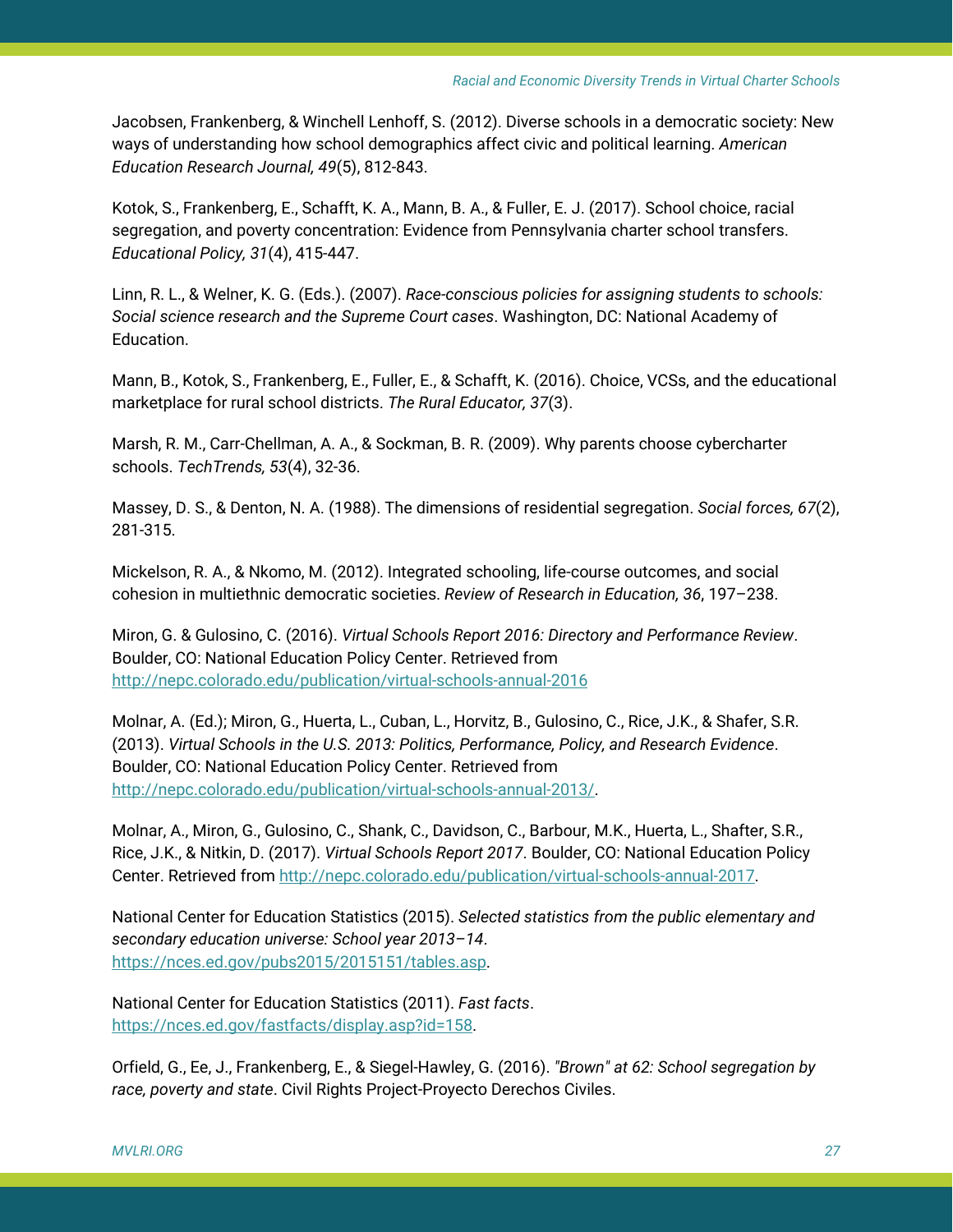Orfield, G., & Frankenberg, E. (Eds.). (2013). *Educational delusions?: Why choice can deepen inequality and how to make schools fair*. Univ of California Press.

Ritter, G. W., Jensen, N. C., Kisida, B., & Bowen, D. H. (2016). Urban school choice and integration: The effect of charter schools in Little Rock. *Education and Urban Society, 48*(6), 535-555.

Rooks, N. (2017). *Cutting school: Privatization, segregation, and the end of public education*. The New Press.

Stein, M. L. (2015). Public school choice and racial sorting: An examination of charter schools in Indianapolis. *American Journal of Education, 121*(4), 597-627.

Wells, A. S., & Crain, R. L. (1994). *Perpetuation theory and the long-term effects of school desegregation. Review of Educational Research, 64*, 531–555.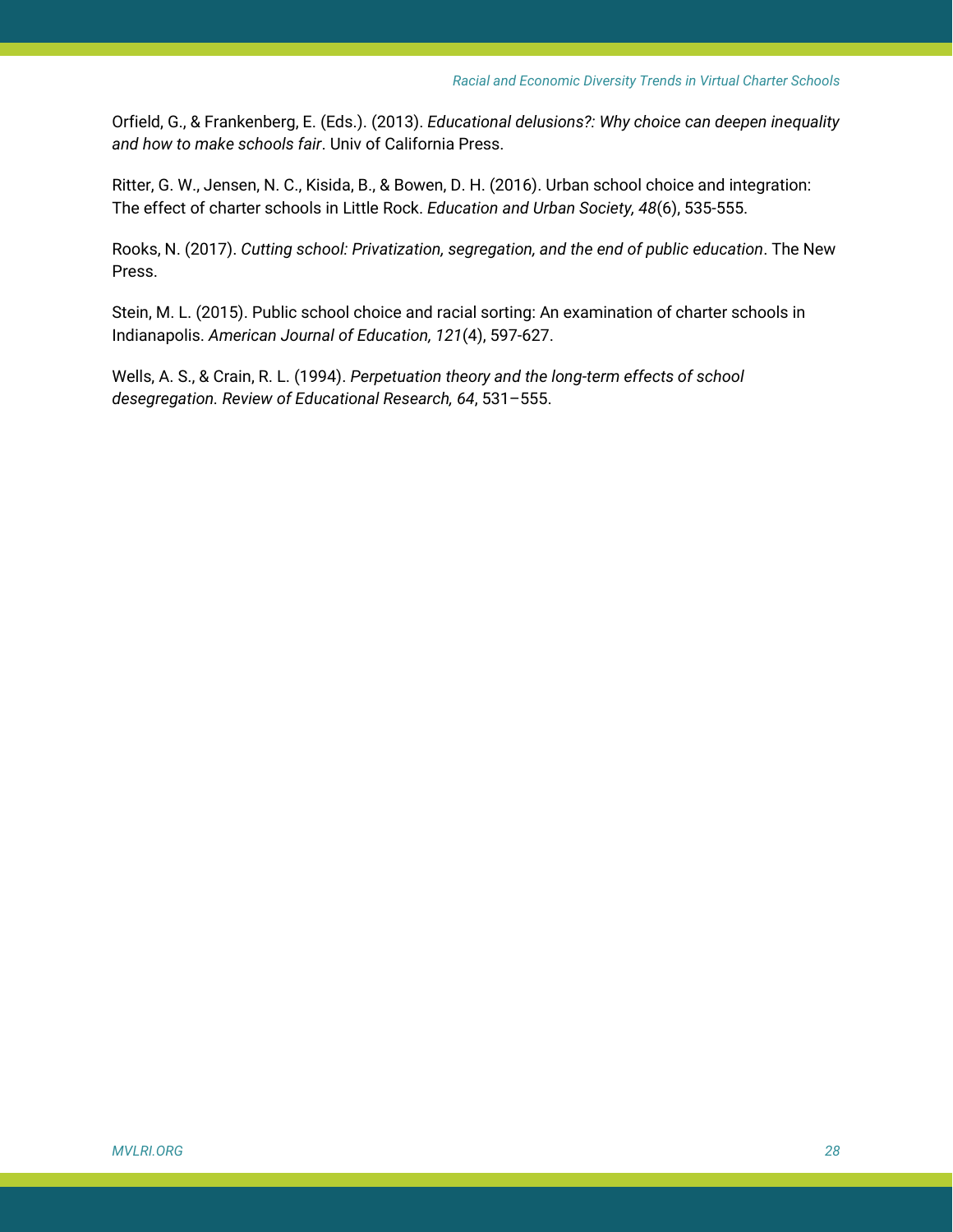# **Appendix A**

# **Appendix A1. Exposure Index for Charter and Public Schools (not including VCSs): Average Student Demographic Exposure Levels by State, 2015-2016**

|                   | Average White Student |              |          |                   | Average Black Student |              |          | Average Hispanic Student |       |              |          |  |  |
|-------------------|-----------------------|--------------|----------|-------------------|-----------------------|--------------|----------|--------------------------|-------|--------------|----------|--|--|
|                   | White                 | <b>Black</b> | Hispanic |                   | White                 | <b>Black</b> | Hispanic |                          | White | <b>Black</b> | Hispanic |  |  |
| Location          |                       |              |          | Location          |                       |              |          | Location                 |       |              |          |  |  |
| <b>All States</b> | 0.70                  | 0.08         | 0.14     | <b>All States</b> | 0.28                  | 0.46         | 0.19     | <b>All States</b>        | 0.25  | 0.10         | 0.56     |  |  |
| AZ                | 0.58                  | 0.04         | 0.29     | AZ                | 0.31                  | 0.10         | 0.50     | AZ                       | 0.25  | 0.06         | 0.62     |  |  |
| CA                | 0.45                  | 0.04         | 0.34     | CA                | 0.16                  | 0.18         | 0.51     | CA                       | 0.15  | 0.05         | 0.69     |  |  |
| $\overline{C}$    | 0.67                  | 0.03         | 0.23     | $\overline{C}$    | 0.34                  | 0.16         | 0.40     | $\overline{C}$           | 0.37  | 0.06         | 0.51     |  |  |
| FL                | 0.56                  | 0.15         | 0.22     | FL                | 0.26                  | 0.45         | 0.24     | FL                       | 0.27  | 0.17         | 0.51     |  |  |
| $\overline{N}$    | 0.80                  | 0.06         | 0.08     | IN                | 0.31                  | 0.44         | 0.17     | IN                       | 0.49  | 0.18         | 0.25     |  |  |
| KS                | 0.75                  | 0.05         | 0.13     | KS                | 0.43                  | 0.22         | 0.24     | KS                       | 0.42  | 0.09         | 0.40     |  |  |
| LA                | 0.65                  | 0.25         | 0.05     | LA                | 0.26                  | 0.66         | 0.05     | LA                       | 0.39  | 0.38         | 0.17     |  |  |
| ME                | 0.91                  | 0.03         | 0.02     | <b>ME</b>         | 0.68                  | 0.21         | 0.04     | ME                       | 0.84  | 0.06         | 0.04     |  |  |
| MI                | 0.81                  | 0.07         | 0.06     | MI                | 0.26                  | 0.62         | 0.06     | MI                       | 0.53  | 0.15         | 0.25     |  |  |
| <b>MN</b>         | 0.78                  | 0.06         | 0.07     | <b>MN</b>         | 0.39                  | 0.33         | 0.12     | MN                       | 0.52  | 0.14         | 0.21     |  |  |
|                   |                       |              |          |                   |                       |              |          |                          |       |              |          |  |  |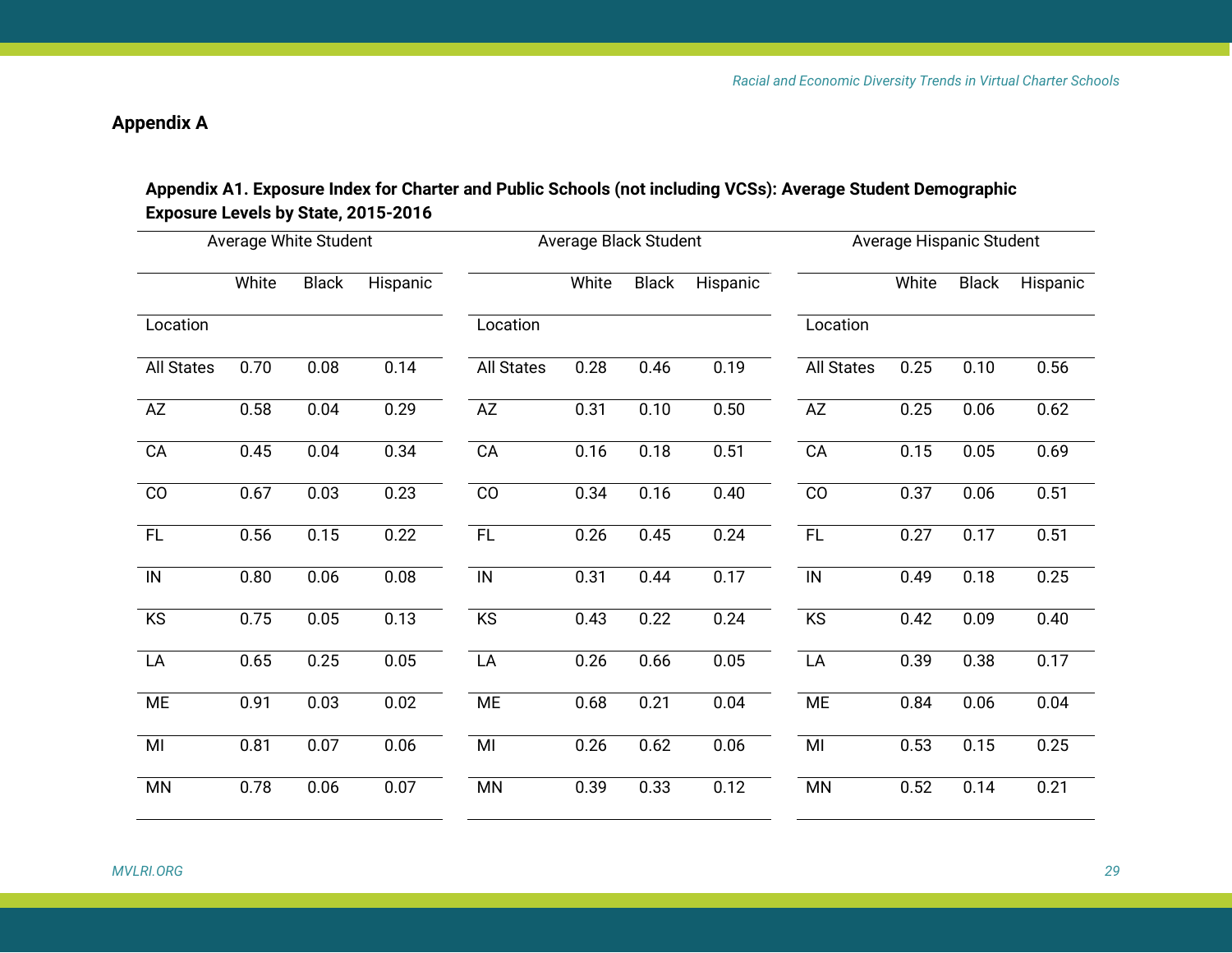| <b>NV</b> | 0.48 | 0.07 | 0.30 | <b>NV</b> | 0.23 | 0.19 | 0.44 | <b>NV</b> | 0.24 | 0.11 | 0.53 |
|-----------|------|------|------|-----------|------|------|------|-----------|------|------|------|
| <b>NH</b> | 0.88 | 0.02 | 0.04 | <b>NH</b> | 0.75 | 0.05 | 0.11 | <b>NH</b> | 0.71 | 0.04 | 0.15 |
| <b>NC</b> | 0.63 | 0.16 | 0.13 | <b>NC</b> | 0.32 | 0.43 | 0.17 | <b>NC</b> | 0.40 | 0.27 | 0.26 |
| OH        | 0.83 | 0.07 | 0.04 | OH        | 0.29 | 0.57 | 0.06 | <b>OH</b> | 0.56 | 0.20 | 0.16 |
| OK        | 0.58 | 0.06 | 0.12 | OK        | 0.34 | 0.29 | 0.19 | OK        | 0.36 | 0.10 | 0.36 |
| <b>OR</b> | 0.69 | 0.02 | 0.18 | <b>OR</b> | 0.47 | 0.12 | 0.25 | <b>OR</b> | 0.51 | 0.03 | 0.36 |
| PA        | 0.82 | 0.06 | 0.06 | PA        | 0.27 | 0.53 | 0.12 | PA        | 0.38 | 0.17 | 0.38 |
| <b>SC</b> | 0.62 | 0.24 | 0.08 | <b>SC</b> | 0.36 | 0.52 | 0.08 | <b>SC</b> | 0.46 | 0.31 | 0.17 |
| UT        | 0.80 | 0.01 | 0.13 | UT        | 0.61 | 0.04 | 0.26 | UT        | 0.59 | 0.02 | 0.31 |

*Note: The "All States" interaction and isolation indices are biased by differences in state demographics creating a need for a state-by-state analysis.*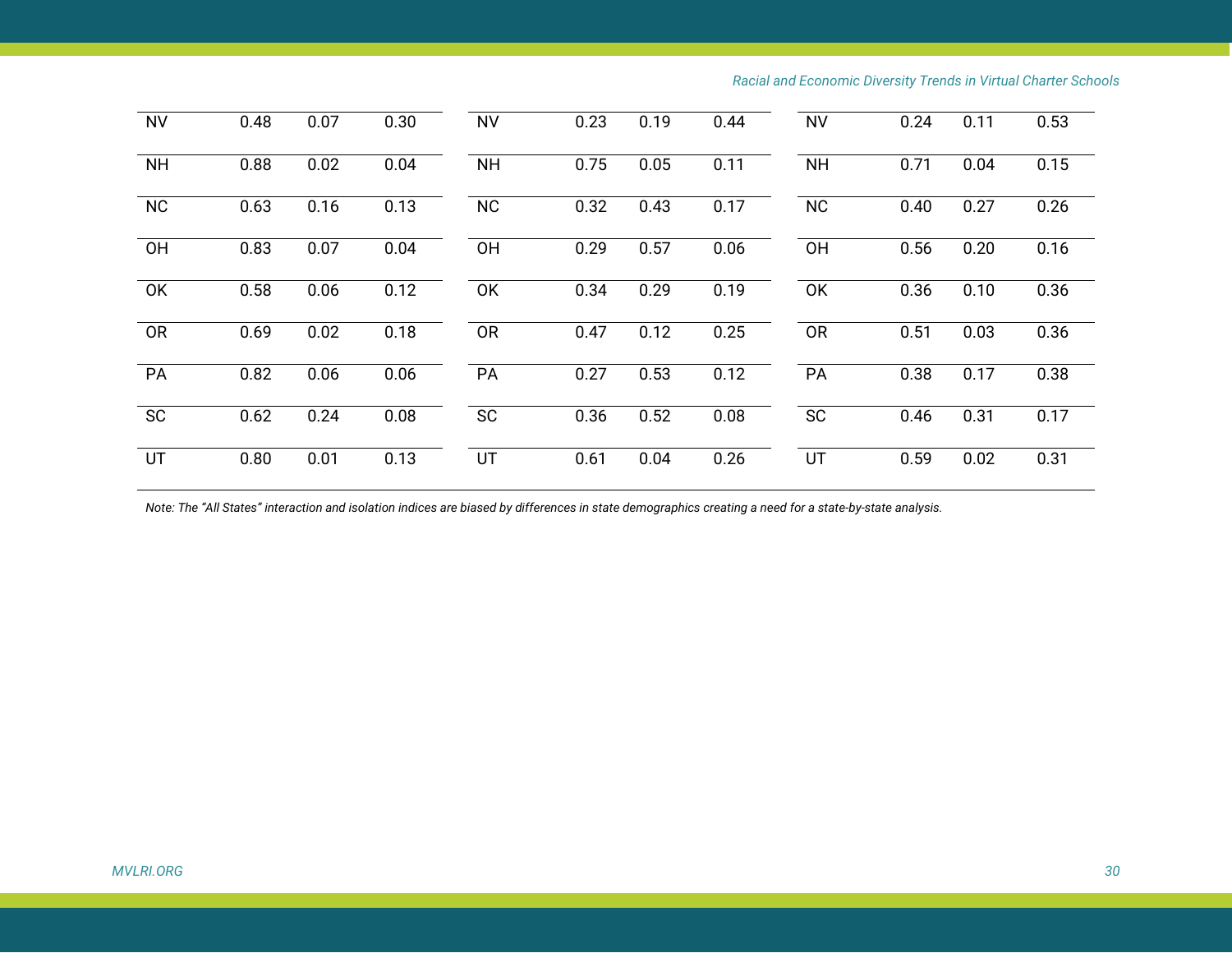| Appendix A2. Difference in the Exposure Index between VCSs and All Other Public and Charter Schools: Average Student |  |
|----------------------------------------------------------------------------------------------------------------------|--|
| Demographic Exposure Levels by State, 2015-2016                                                                      |  |

|                   | <b>Average White Student</b> |                   |                   |                   | Average Black Student |              |          | Average Hispanic Student |         |                   |          |  |
|-------------------|------------------------------|-------------------|-------------------|-------------------|-----------------------|--------------|----------|--------------------------|---------|-------------------|----------|--|
|                   | White                        | <b>Black</b>      | Hispanic          |                   | White                 | <b>Black</b> | Hispanic |                          | White   | <b>Black</b>      | Hispanic |  |
| Location          |                              |                   |                   | Location          |                       |              |          | Location                 |         |                   |          |  |
| <b>All States</b> | 0.01                         | $\overline{0.08}$ | 0.14              | <b>All States</b> | 0.37                  | $-0.30$      | $-0.07$  | <b>All States</b>        | 0.24    | 0.00              | $-0.25$  |  |
| AZ                | 0.03                         | 0.04              | 0.29              | AZ                | 0.26                  | $-0.04$      | $-0.23$  | AZ                       | 0.30    | 0.00              | $-0.31$  |  |
| CA                | $-0.01$                      | 0.04              | 0.34              | CA                | 0.21                  | $-0.05$      | $-0.16$  | CA                       | 0.23    | 0.05              | $-0.32$  |  |
| $\overline{c}$    | $-0.18$                      | 0.03              | 0.23              | $\overline{c}$    | $-0.06$               | $-0.10$      | 0.22     | $\overline{c}$           | $-0.10$ | 0.00              | 0.12     |  |
| FL                | 0.03                         | 0.15              | 0.22              | FL                | 0.27                  | $-0.22$      | $-0.09$  | FL                       | 0.17    | $-0.04$           | $-0.16$  |  |
| $\overline{N}$    | $-0.03$                      | 0.06              | $\overline{0.08}$ | $\overline{N}$    | 0.44                  | $-0.33$      | $-0.09$  | $\overline{N}$           | 0.27    | $-0.08$           | $-0.17$  |  |
| KS                | $\overline{0.07}$            | 0.05              | 0.13              | KS                | 0.39                  | $-0.16$      | $-0.18$  | KS                       | 0.40    | $-0.05$           | $-0.32$  |  |
| LA                | $\overline{0.07}$            | 0.25              | 0.05              | LA                | 0.46                  | $-0.46$      | $-0.02$  | LA                       | 0.33    | $-0.21$           | $-0.13$  |  |
| <b>ME</b>         | $\overline{0.00}$            | 0.03              | $\overline{0.02}$ | <b>ME</b>         | 0.23                  | $-0.19$      | $-0.03$  | <b>ME</b>                | 0.07    | $-0.05$           | $-0.02$  |  |
| MI                | $-0.11$                      | 0.07              | 0.06              | MI                | 0.43                  | $-0.44$      | 0.00     | MI                       | 0.17    | 0.02              | $-0.18$  |  |
| <b>MN</b>         | 0.07                         | 0.06              | 0.07              | <b>MN</b>         | 0.45                  | $-0.29$      | $-0.07$  | <b>MN</b>                | 0.28    | $-0.10$           | $-0.14$  |  |
| <b>NV</b>         | 0.09                         | 0.07              | 0.30              | <b>NV</b>         | 0.34                  | $-0.07$      | $-0.25$  | <b>NV</b>                | 0.31    | $\overline{0.00}$ | $-0.32$  |  |
| <b>NH</b>         | 0.03                         | 0.02              | 0.04              | N <sub>H</sub>    | 0.15                  | $-0.05$      | $-0.07$  | <b>NH</b>                | 0.19    | $-0.03$           | $-0.11$  |  |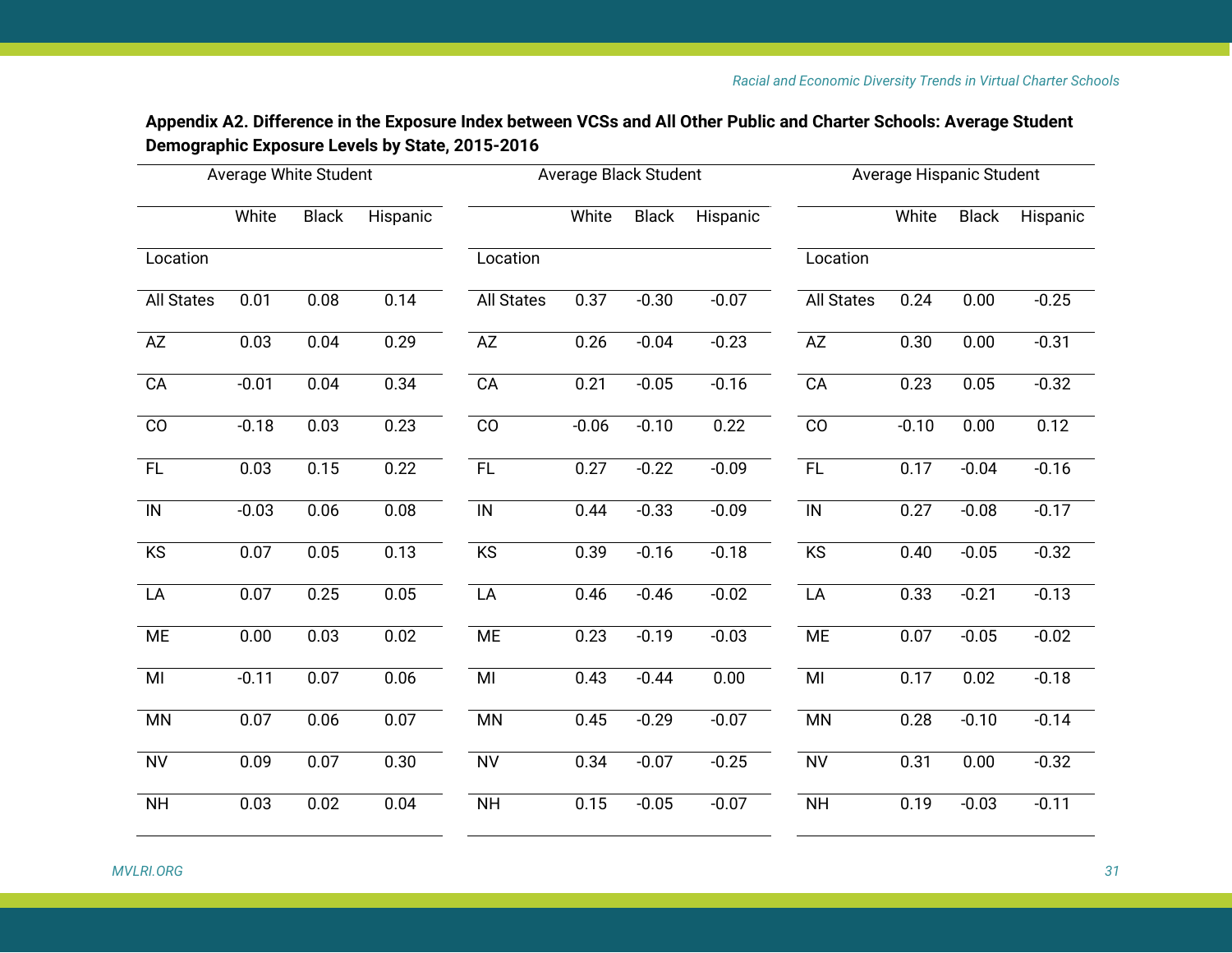| <b>NC</b> | 0.00    | 0.16 | 0.13 | <b>NC</b> | 0.32 | $-0.26$ | $-0.08$ | <b>NC</b> | 0.22 | $-0.11$ | $-0.16$ |
|-----------|---------|------|------|-----------|------|---------|---------|-----------|------|---------|---------|
| OH        | $-0.07$ | 0.07 | 0.04 | OH        | 0.44 | $-0.43$ | $-0.02$ | OH        | 0.17 | $-0.06$ | $-0.10$ |
| <b>OK</b> | 0.07    | 0.06 | 0.12 | OK        | 0.31 | $-0.21$ | $-0.10$ | <b>OK</b> | 0.28 | $-0.03$ | $-0.26$ |
| <b>OR</b> | 0.11    | 0.02 | 0.18 | <b>OR</b> | 0.33 | $-0.10$ | $-0.15$ | <b>OR</b> | 0.28 | $-0.01$ | $-0.25$ |
| PA        | $-0.12$ | 0.06 | 0.06 | PA        | 0.38 | $-0.32$ | $-0.03$ | PA        | 0.21 | 0.01    | $-0.20$ |
| <b>SC</b> | 0.13    | 0.24 | 0.08 | <b>SC</b> | 0.39 | $-0.35$ | $-0.04$ | <b>SC</b> | 0.29 | $-0.16$ | $-0.12$ |
| UT        | 0.08    | 0.01 | 0.13 | UT        | 0.26 | $-0.02$ | $-0.20$ | UT        | 0.26 | $-0.01$ | $-0.23$ |

*Note: The "All States" interaction and isolation indices are biased by differences in state demographics creating a need for a state-by-state analysis.*